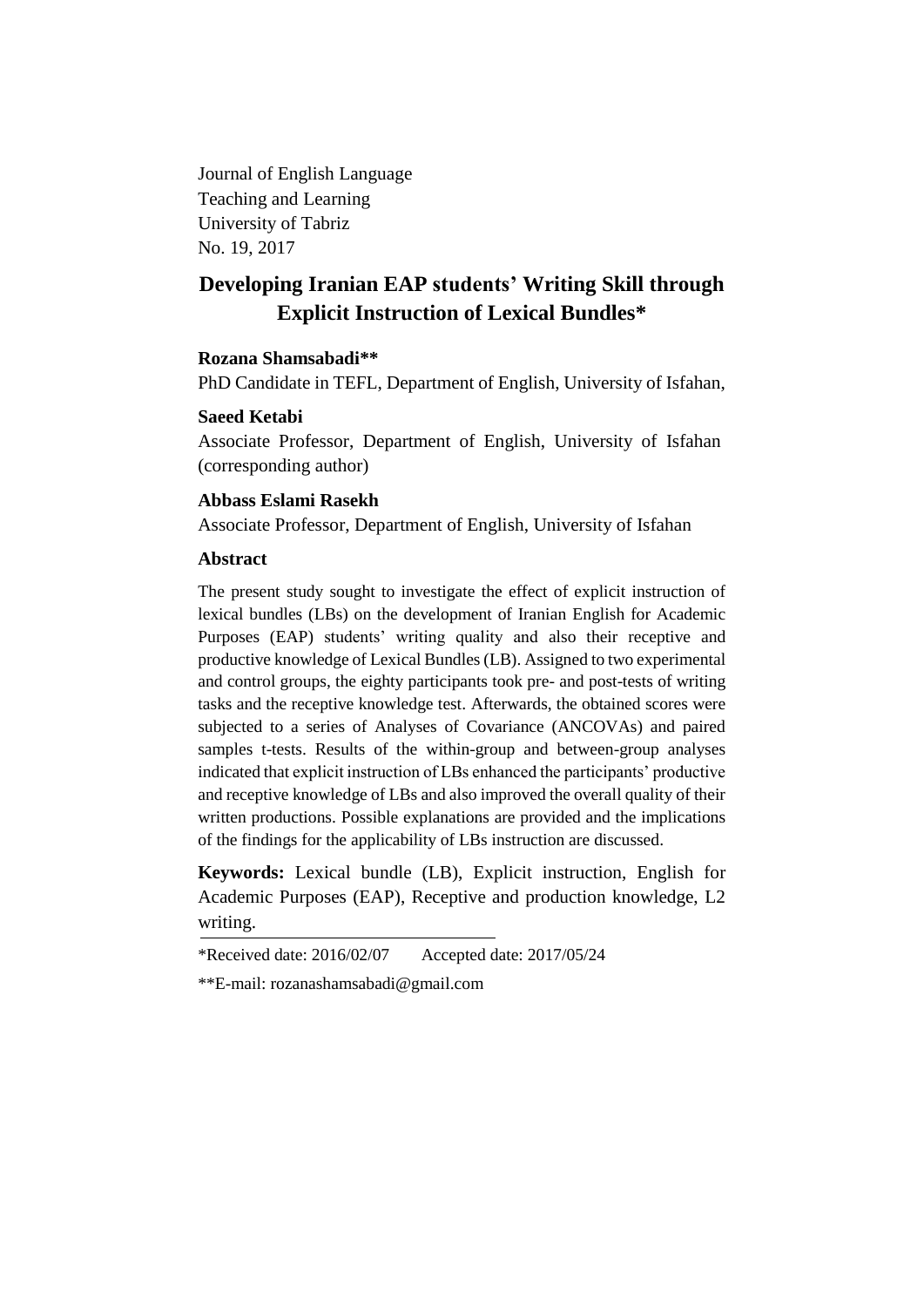#### **Introduction**

University students in the present era might face many different challenges when they enter academic world. One of the great challenges they face is to get their articles published, so they should display a native-like skill in expressing their ideas. The academic genre, like other genres, has its special words usually referred to as jargon. Using special formulaic combinations which are conventionally appropriate in academia is one of the ways to be successful in the academic world. Applying especial prefabricated patterns shows that the author is a member of the academic group, and her/his writing is considered commendable by the professionals in the field of science.

The notion of Lexical bundles (LBs), as introduced by Biber, Johansson, Leech, Conrad, and Finegan (1999) refers to recurrent expressions regardless of their idiomaticity, and regardless of their structural status: that is, simple sequences of words that commonly cooccur in natural language use (Biber et al., 1999). In this sense, Biber and Barbieri (2007) mention that since LBs are highly frequent, learning them is not only with greater ease but also help students spend less effort in developing the productive skill required to use them in a genre of science according to conventions accepted by the insiders of the field. Teaching LBs involves both their discourse functions as well as their proper place of using them. The LBs referred to as multi-word expressions have proven to be essential not only to gain lexicogrammatical competence, but also to develop fluency and pragmatic competence required of academic writers in presenting the results of their research (Cortes, 2004; Granger, 1998). 'Lexical bundles' is adopted as the primary term throughout this study, as it is used by Biber in a series of studies upon which the theoretical and analytical framework of the current study is based.

Among various aspects of EAP practice, teaching vocabulary to EAP/ESP students has remained as a neglected area in writing courses, for which a solution might be teaching formulaic combinations; such a practice has been left mostly under-developed. It is said that research in this area is still in its infancy (Robinson, 2007). In efforts made for gaining insight into EAP vocabulary, Jordan (1989) divided EAP vocabulary into three main categories of technical, semi-technical and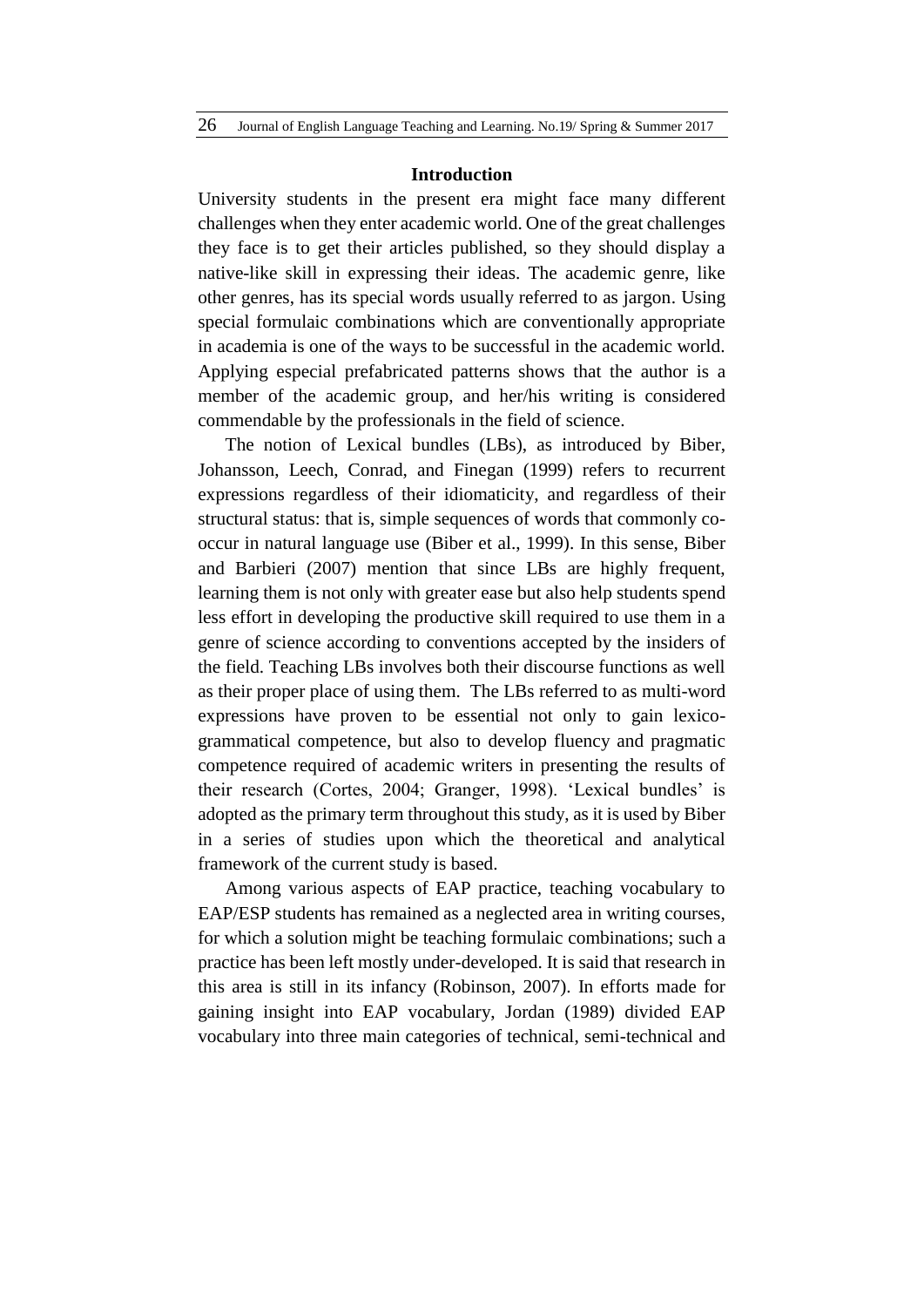general among which the semi-technical becomes the focus of most studies in EAP vocabulary teaching.

Moreover, the problem of lack of expertise in writing academic texts is becoming more significant as more and more international students are traveling to English-medium universities where proficient writing (including the appropriate use of formulaic language) is required. Similarly, based on our experience as language teachers, Iranian EFL learners have problems in writing unified paragraphs through using appropriate vocabulary in line with the conventions of the discipline. Students need to learn what vocabulary items are essential and how they could learn the most effective ways for improving their writing skill; they may not know what methods they should use in order to improve their writing performance, in general, and paragraph writing in particular.

To sum up, teaching LBs explicitly to the learners is a step which can be taken to present the knowledge about previously unnoticed lexical sequences to learners, helping them improve their understanding of how the passages are produced in styles acceptable to the members of the academic genre. Many scholars have investigated the nature of vocabulary acquisition and have concluded that enough number of exposures are required for learners to claim they have learned the appropriate conventions of writing academic texts with quantities of LBs (Schmitt, 2010, O'Keeffe et al., 2007). Therefore, the trust is to measure the impact of explicit teaching of LBs on Iranian EAP students' academic writing and raising students' awareness of LBs in context by employing an appropriate instructional program.

According to the aforementioned issues, this study addressed the following research questions and hypotheses.

- 1. Does explicit instruction of LBs have any effect on the frequency of LBs used in Iranian EAP students' written productions?
- H0. Explicit instruction of LBs does not have any effect on the frequency of LBs used in Iranian EAP students' written productions.
- 2. Does explicit instruction of LBs have any effect on the overall quality of Iranian EAP students' written productions?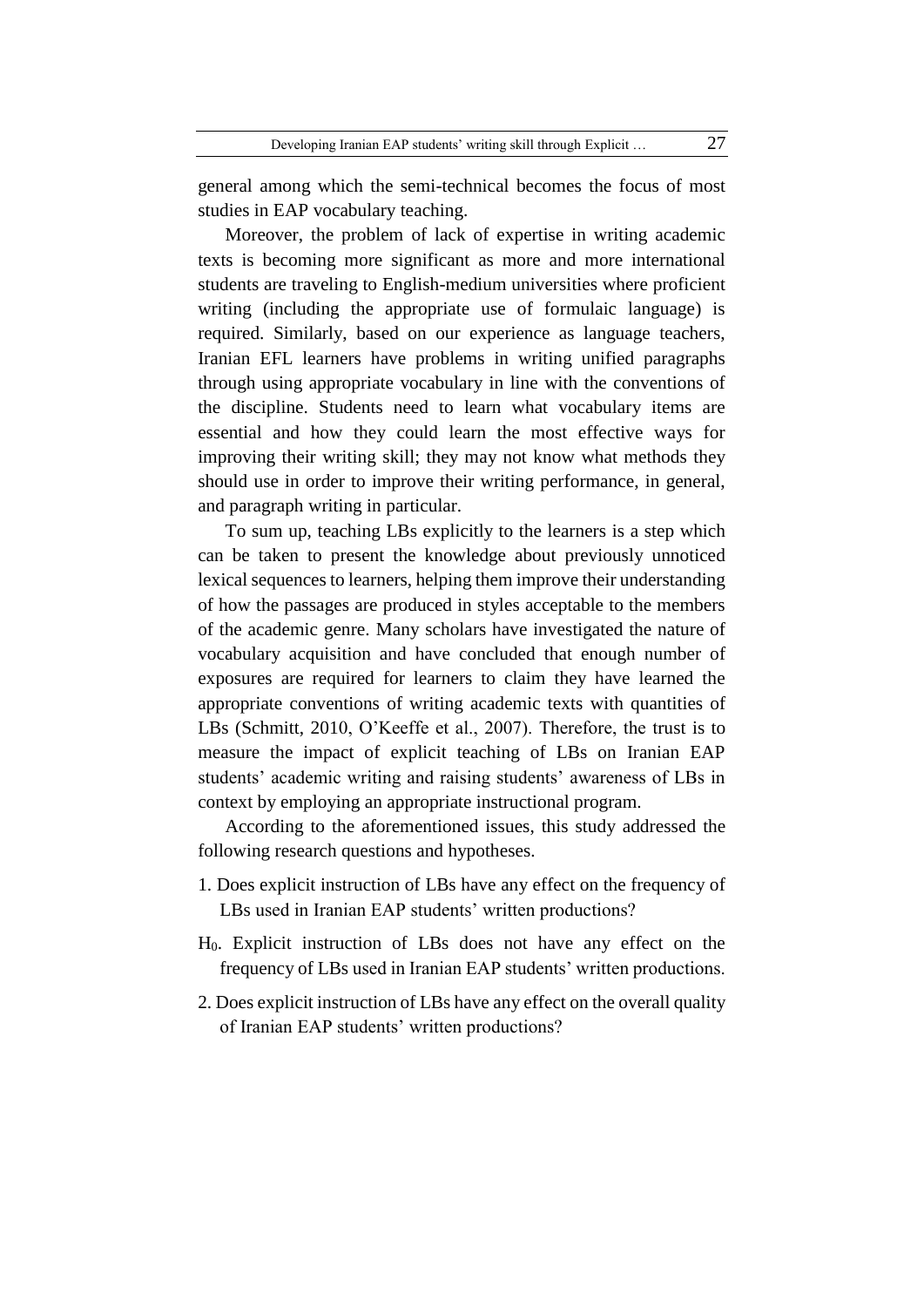- H0. Explicit instruction of LBs does not have any effect on the overall quality of Iranian EAP students' written productions.
- 3. Does explicit instruction of LBs have any effect on Iranian EAP students' receptive knowledge of LBs?

H0. Explicit instruction of LBs does not have any effect on Iranian EAP students' receptive knowledge of LBs.

## **Method**

# **Participants**

Eighty male and female intermediate EAP learners, with the age ranges from 20 to 32, participated in the current research. They had already passed pre-requisite English and general English course and were studying specialized English courses (1 and 2). Participants were randomly divided into two equal groups of comparison and experimental. The proficiency level of the participants (i.e., intermediate level) was determined by an Oxford Placement Test (OPT) before carrying out the treatment. It should be noted that the total number of students were 127, among which only the gathered data referred to the intermediate-level learners were considered for the analysis  $(N = 80)$ .

# **Materials**

# *Instructional Materials (micro-lessons)*

The experimental group was treated by five micro-lessons and teaching materials which were adopted from the work done by Cortes (2006). The present study took place in specialized English classes for medical students that cover a variety of topics in medicine and dentistry. It was tried to include specific instruction in English writing in seminar-style classes. The researcher helps students to focus on English writing conventions and provides appropriate and frequent feedback to their writing. The researcher tries on a regular basis to introduce the use of LBs to students in this intensive writing class.

For this purpose, the researcher designed five 20-minute microlessons that were delivered at different times in the semester, approximately once every 2 weeks in a period of 15 weeks. All the students in this study were expected to produce various papers throughout the semester instead of taking tests or submitting only a final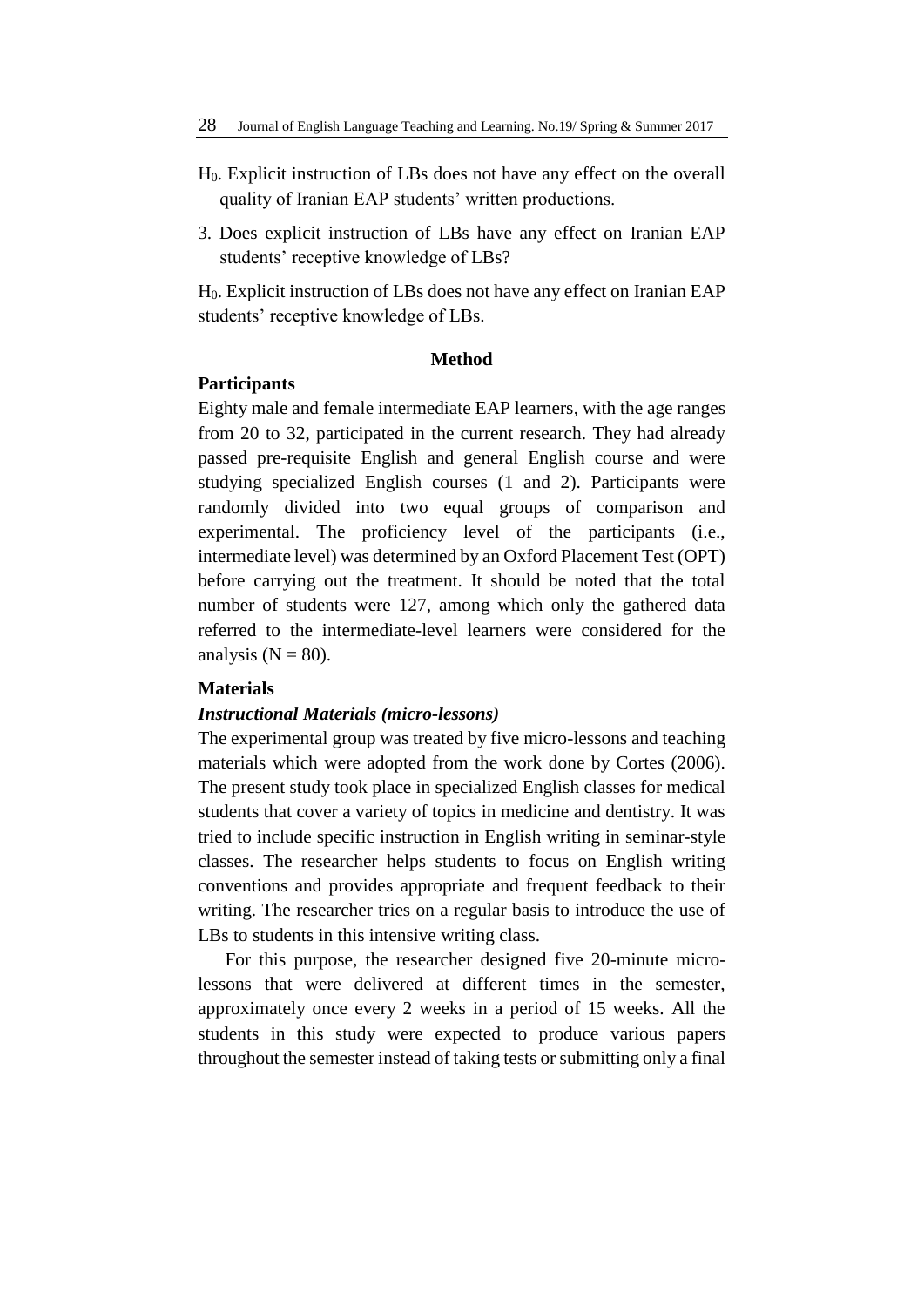written report. The researcher was always present in each of 5 microlessons, providing and presenting instruction in the use of certain fourword LBs frequently occurring in medical articles. It should be noted that the target bundles were selected from among the list of LBs extracted form published medical papers by Author et al. (2017).

In all micro-lessons, all students in the class worked on exercises provided by the English instructor. In these lessons, a group of related target bundles were introduced to students in contextualized examples taken from the corpus of medical articles. Students worked in pairs analyzing possible uses of these expressions. The micro-lessons finished with some application exercise of the type of filling in the blanks and multiple choice questions.

# *Vocabulary Knowledge Scale (VKS)*

A Vocabulary Knowledge Scale (VKS) was developed based on the model given by Wesche and Paribakht (1996). The VKS was used as pre- and post-tests for the two groups in order to assess their perceived knowledge of LBs before and after the treatment. The specific purpose of this scale is to be a "practical instrument for use in studies of the initial recognition and use of new words" (Wesche & Paribakht, 1996, p. 29). Therefore, as this research had a similar scope, this scale was a useful instrument for this project. In order to investigate the reliability of the VKS, Cronbach's coefficient alpha was calculated, the results of which indicated that the reliability of this test was acceptable value of .83.

The VKS utilized in this research contains 30 LBs and the ranges of the scale are from 30 to 150. It required the participants to self-report their level of familiarity with a particular word on a scale of five levels. Additionally, the upper three levels (3, 4, 5) required the participants to provide evidence of the reported knowledge by either writing the L1 translation of the word (3, 4), or an L2 sentence using the word in context (5).

The five levels of self-reported vocabulary knowledge used in this study were as follows:

1. I have never seen this word before.

2. I have seen this word before, but I don't know what it means.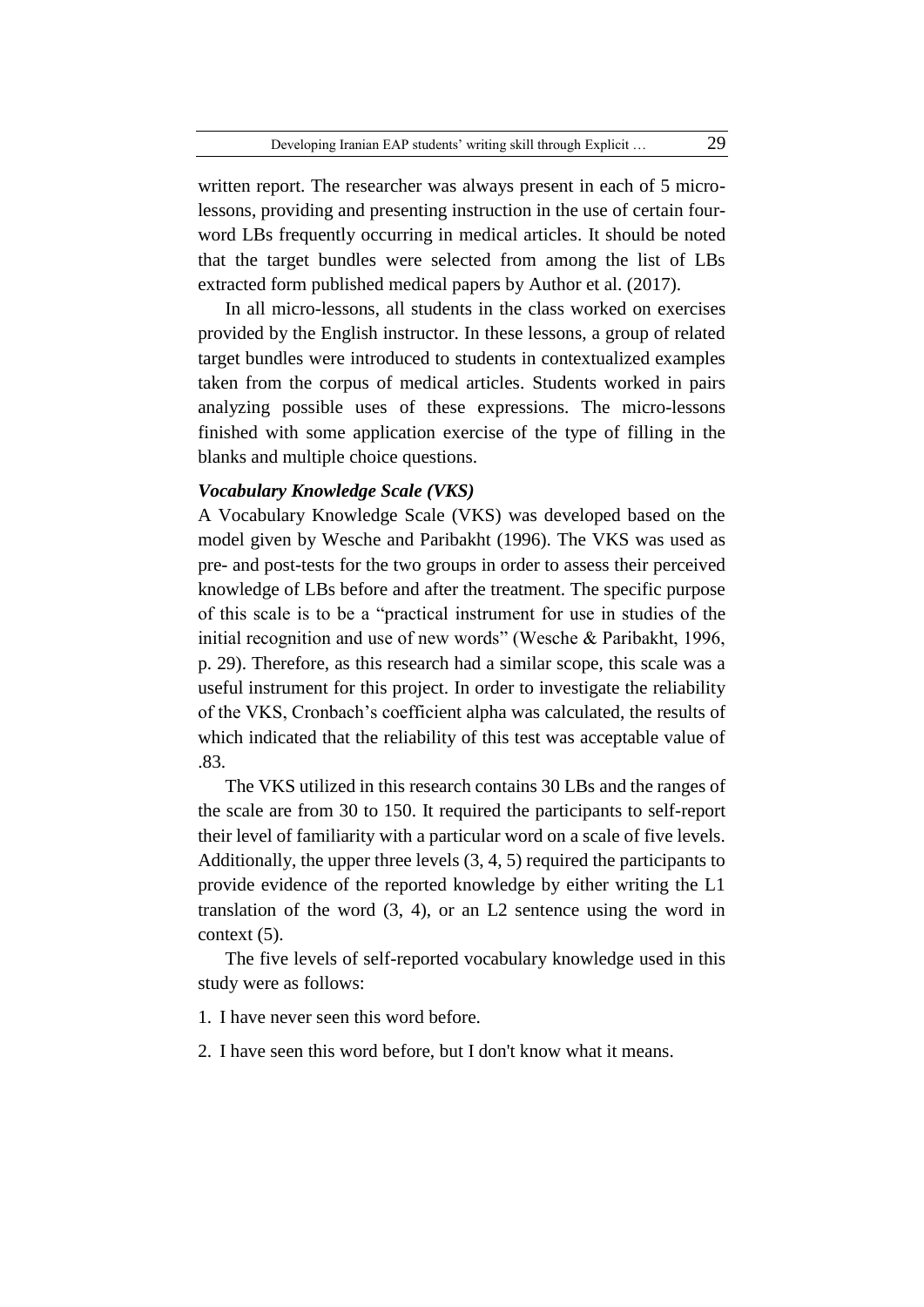- 3. I have seen this word before, and I think I know what it means.
- 4. I have seen this word before, and I know what it means.
- 5. I have seen this word before, I know what it means, and I can use it in a sentence.

# *The Writing Tasks*

Following Alhassan and Wood (2015), two writing tasks similar to the first writing task in the academic IELTS test was utilized in the current study (see Appendix). Each task consisted of 2 charts based on which learners were required to write some explanations of about 200 words in 30 minutes. The first task which was used as the pretest, provided a bar chart that shows the medical research funding amount in millions of Dollars in Someland and also shows the death number for this area. The participants had to write a report for a university lecturer describing the information shown below. The second task which was used as the posttest, presented 2 charts regarding the result of a survey in June 1996, about an experimental flu vaccine that was trialed in a large country town on females only. The students were required to summarize the information by selecting and reporting the main features, and make comparisons where relevant.

# *The Writing Rubric*

A writing rubric was used to assess the overall quality of the pretest and posttest writing tasks. The rubric is taken form Colovic-Markovic (2012) which is a modified version of the rubric developed by Jacobs, Harfield, Hughey, and Wormeth (1981). The scoring guide is based on a four-point scale, and student writings were assigned a score on the scale from 1 to 4 for each of the aspects of writing: a) development of the thesis and amount of support provided (content), b) unity of ideas (organization), c) clarity of expression and range of vocabulary used (vocabulary), d) syntactic complexity and grammar accuracy (language use) e) spelling, punctuation, capitalization, and general formatting (mechanics). The scores were calculated by multiplying content by 7.25; organization by 5; vocabulary by 5; language use by 6.25; and mechanics by 1.25. Finally, the sum of these scores forms an overall score.

## **Procedures**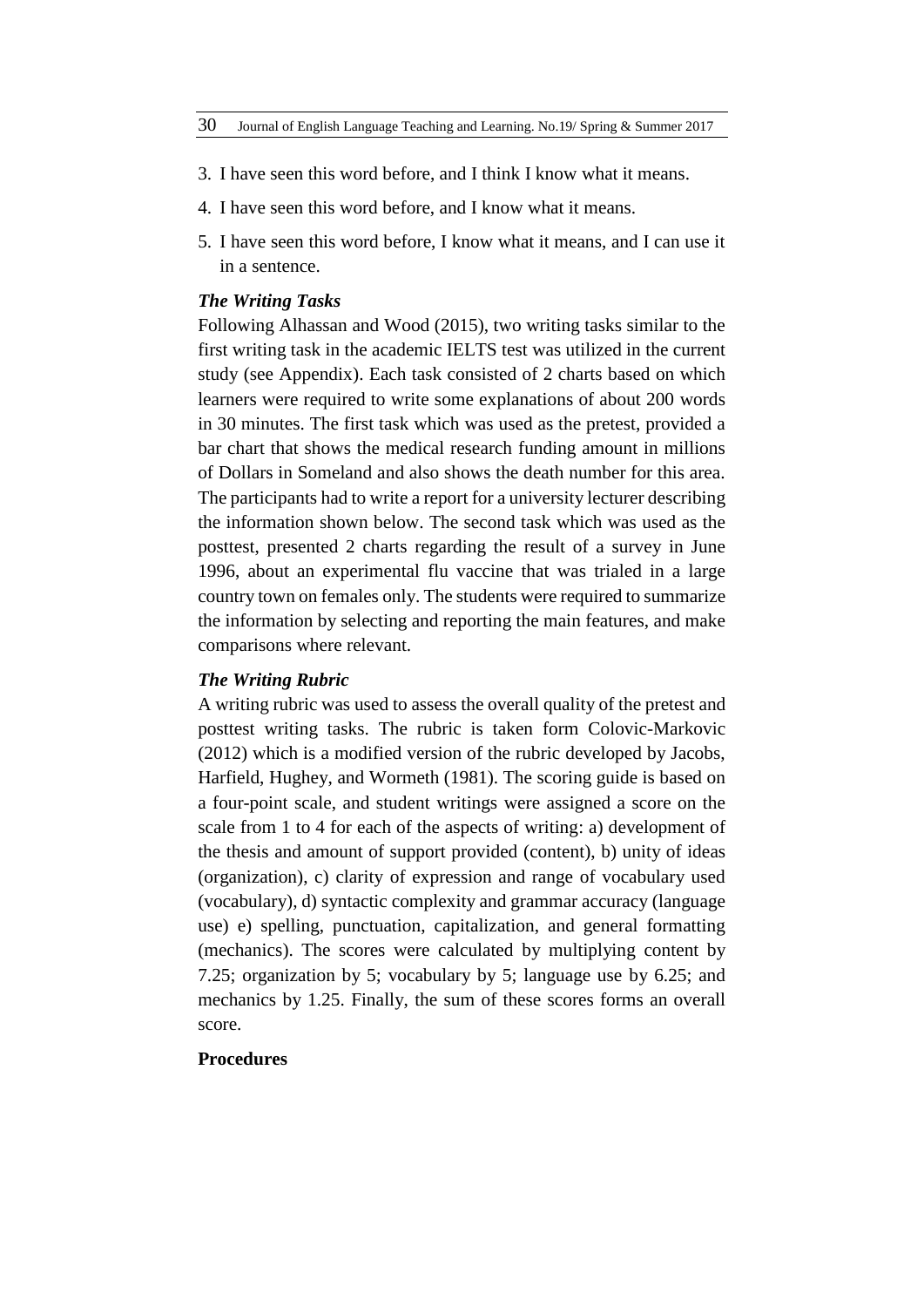All the data were collected over a 16-week period in four classes at two universities in Isfahan during the spring semester of 2016. The study was conducted in the EAP writing classes that met one time each week (each 1.5 hours). Before the experiment, the participants were informed that all details of the procedures would be confidential and their writings would not be graded as part of their academic achievement.

The participants in four intact classes were considered as the experimental group ( $N= 40$ ) and the control group ( $N = 40$ ). In the first week, to determine the participants' level of proficiency, the OPT was administered and intermediate-level learners were selected according to the OPT manual. In the second week, the participants in both groups were asked to take the pretests (Writing Task 1 and the VKS) in a normal classroom setting over the scheduled class periods.

During the study all of the conditions were the same for the experimental and control groups except for the treatment in the experimental group (i.e., instruction of the 5 micro-lessons). Both groups were taught by one teacher who used the exact same syllabus, coursework, and the same textbook. All the students in the experimental group were expected to produce various papers throughout the semester instead of taking tests or submitting only a final written report. The lessons were delivered at different times in the semester, approximately once every 2 weeks. In all micro-lessons, all students in the class worked on exercises provided by the English instructor. Students were engaged in a paraphrasing activity, in which they needed to decide what the use of a certain bundle would provide to a bundle-free passage, focusing on the particular function that the author was trying to convey. Students in control group received no instruction of bundles at all.

Once all the micro-lessons were covered, both groups were asked to take the posttest i.e., writing task 2 and the VKS.

#### **Data analysis**

After entering the required data into SPSS (v. 22), a number of descriptive and inferential statistics were performed to investigate the research hypotheses of the study. Throughout the analysis, mean scores obtained from the pretests and posttests were considered as the dependent variables. In addition, the independent variable was the instruction of LBs. First, descriptive statistics for each of the writing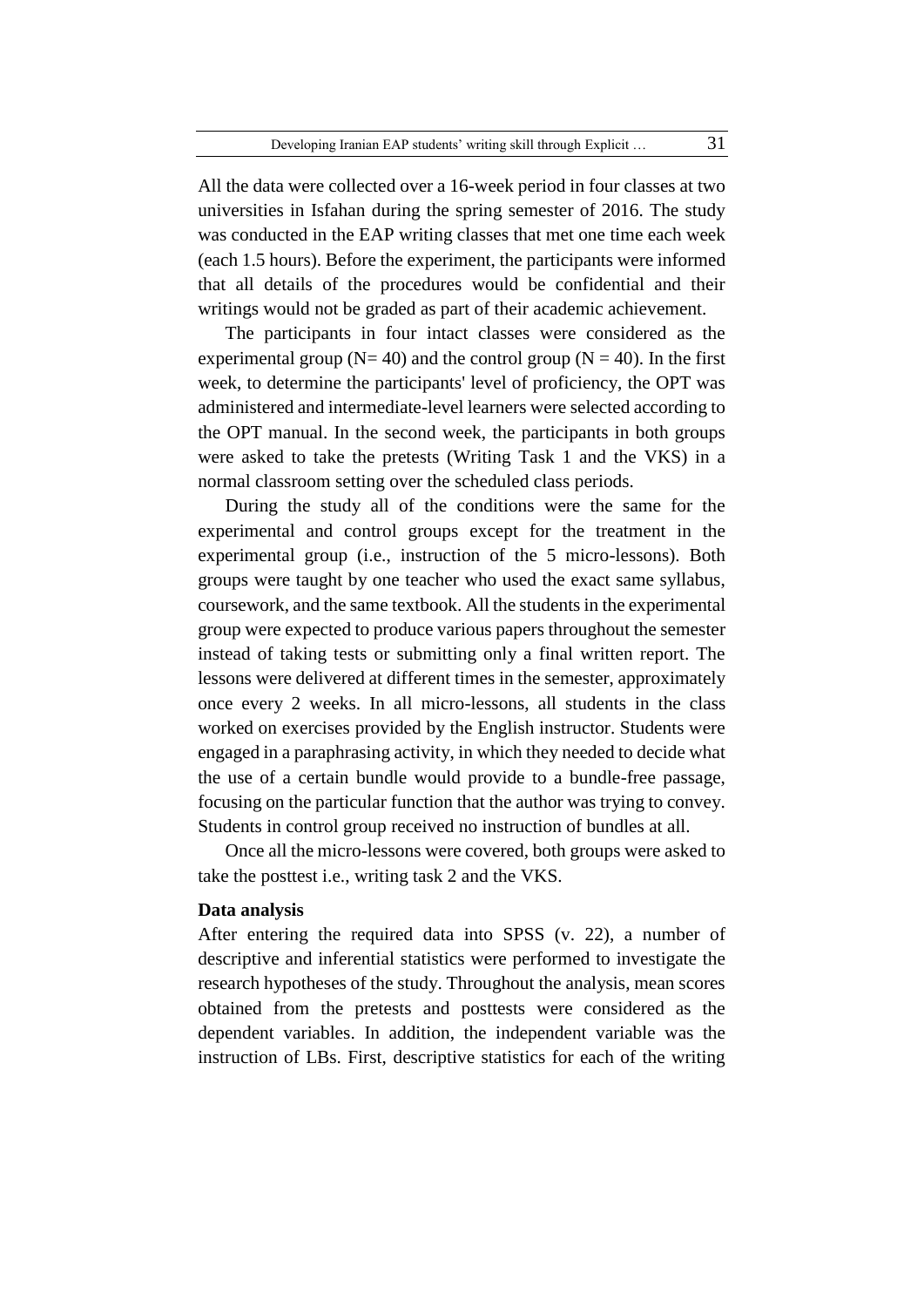tasks were calculated separately in the two testing periods for the experimental and control groups. Second, preliminary checks were conducted to ensure that there was no violation of the assumptions of normality, linearity, homogeneity of variances. Afterwards, in order to investigate the effectiveness of the explicit instruction of LBs, pretest and posttest scores were subjected to a series of Analyses of Covariance (ANCOVAs) and paired samples t-tests.

# **RESULTS**

## **Research Question 1**

The first research question addressed the effect of explicit instruction of LBs on the frequency of LBs used in Iranian EAP students' written productions. In order to investigate this research question, paired samples t-tests were conducted to examine the improvements from pretest to posttest within each group. Afterwards, an analysis of covariance (ANCOVA) was carried out across the two groups to investigate between-group differences at the posttests. The minimum alpha for confirmation of the research hypothesis was .05.

The Descriptive statistics of the frequency of bundle scores for the experimental and control groups at pretest and posttest periods are demonstrated in Table 1. Moreover, Figure 1 provides visual presentations of the scores for the two groups under analysis over the two testing periods.

| Group   |                                    | Mean |    |       | N Std. Deviation Std. Error Mean |
|---------|------------------------------------|------|----|-------|----------------------------------|
|         | Experimental Pre-Writing Frequency | 3.03 | 40 | 1.625 | .257                             |
|         | Post-Writing<br>Frequency          | 5.25 | 40 | 2.060 | .326                             |
| Control | Pre-Writing Frequency              | 3.10 | 40 | 1.549 | .245                             |
|         | Post-Writing<br>Frequency          | 3.35 | 40 | 1.777 | .281                             |

**Table 1** *Descriptive Statistics of the Frequency Scores*

Table 1 displays that the frequency scores improved from pretest to posttest in both groups, although this improvement is marginal in the control group. In order to show the differences more clearly findings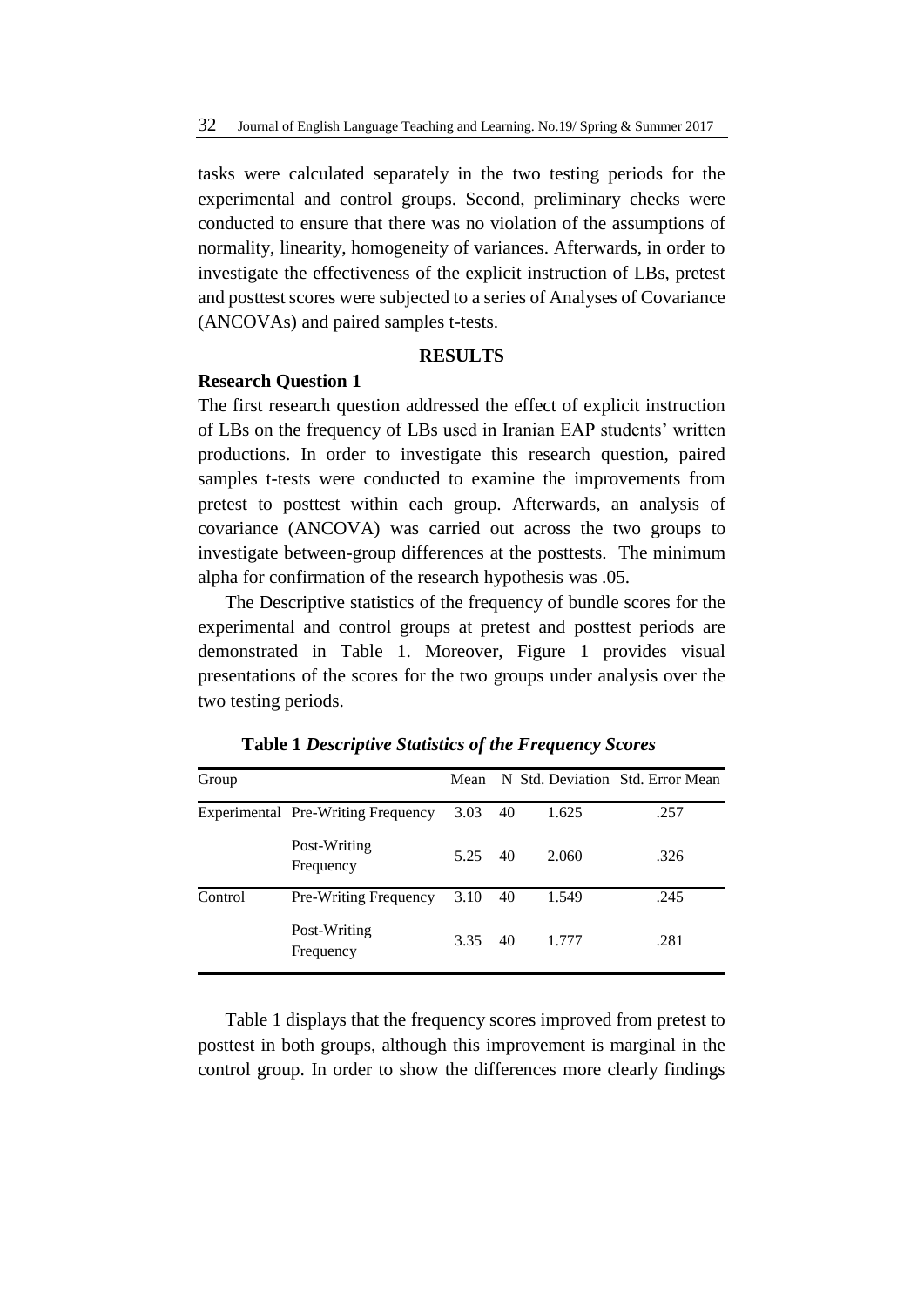are also illustrated in Figure 1. Additionally, as shown in Table 1, the pretest mean score of the control group  $(M = 3.10)$  is slightly higher than that of the experimental group  $(M = 3.03)$ . Concerning the posttests, the mean score of the experimental group ( $M = 5.25$ ) is greater than the control group  $(M = 3.35)$ .

To establish whether the differences between the pretest and posttest within each group were statistically significant, paired samples t-tests were run and presented in Table 2.

|         |                                                                     | <b>Paired Differences</b> |                            |      |                           |                               |              |  |                |
|---------|---------------------------------------------------------------------|---------------------------|----------------------------|------|---------------------------|-------------------------------|--------------|--|----------------|
|         |                                                                     |                           |                            | 95%  |                           |                               |              |  |                |
|         |                                                                     |                           |                            |      |                           | Confidence                    |              |  |                |
|         |                                                                     |                           | Std.<br>Mea Deviatio Error | Std. |                           | Interval of the<br>Difference |              |  | Sig.<br>$(2 -$ |
| Group   |                                                                     | n                         | n                          |      | Mean Lower Upper t        |                               |              |  | df tailed)     |
| al      | Experiment Pre-Writing<br>Frequency - Post-<br>Writing<br>Frequency | 2.22<br>5                 | .800                       |      | .127 -2.481 -1.969 17. 39 |                               | 585          |  | .000           |
| Control | Pre-Writing<br>Frequency - Post-<br>Writing<br>Frequency            | $-.250$                   | 1.056 .167 -.588           |      |                           | .088                          | 1.4 39<br>97 |  | .142           |

**Table 2** *Paired Samples T-tests of Frequency Scores*

Paired samples t-tests in Table 2 reveals that the frequency scores of the experimental group significantly improved form pretest to posttest  $t(39) = -17.585$ ,  $p = .000$ . However, Table 2 shows that there is not any statistically significant difference between the pretest and posttest scores in the control group,  $t(39) = -1.497$ ,  $p = .142$ . These results suggested that explicit instruction of LBs led to a significant increase in the number of bundles used by the participants from pretest to posttest (see Figure 1).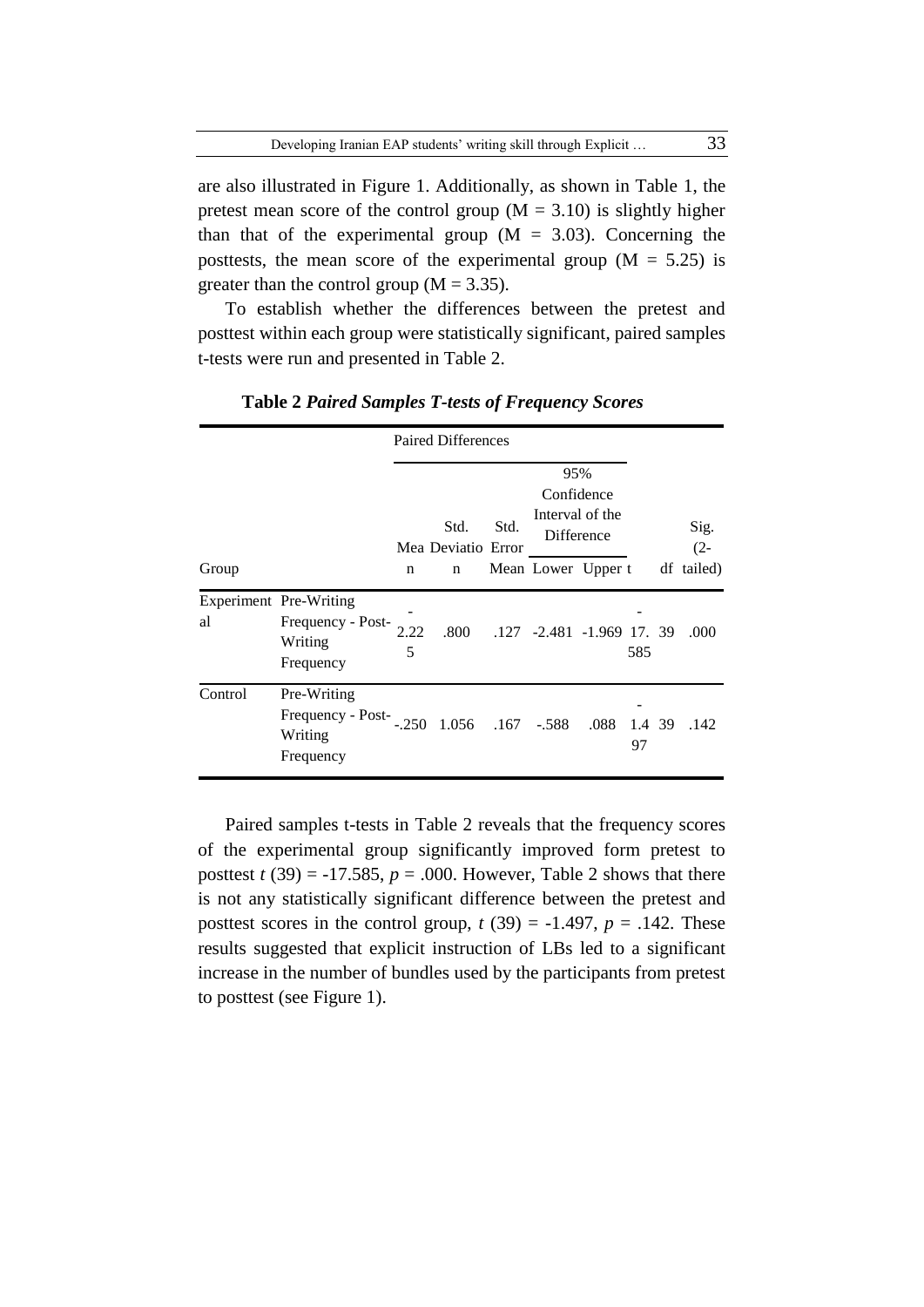

*Figure 1.* Development of the frequency of used LBs from pretest to posttest

In the next step, an ANCOVA was conducted to examine the impact of the treatment by comparing the posttests of the two groups. Adjusted means of posttests are reported in Table 3. Additionally, Table 4 presents the results of ANCOVA.

**Table 3** *Descriptive Statistics of Adjusted Posttests of Frequency Scores*

|              |                      |            | 95% Confidence Interval |             |  |  |
|--------------|----------------------|------------|-------------------------|-------------|--|--|
| Group        | Mean                 | Std. Error | Lower Bound             | Upper Bound |  |  |
| Experimental | $5.290$ <sup>a</sup> | .148       | 4.994                   | 5.585       |  |  |
| Control      | 3.310 <sup>a</sup>   | .148       | 3.015                   | 3.606       |  |  |

a. Covariates appearing in the model are evaluated at the following values: Pre-Writing Frequency  $= 3.06$ .

Table 3 shows that the mean of the experimental group is greater than the mean of the control group. That is, the experimental group outperformed the control group as far as the number of used LBs was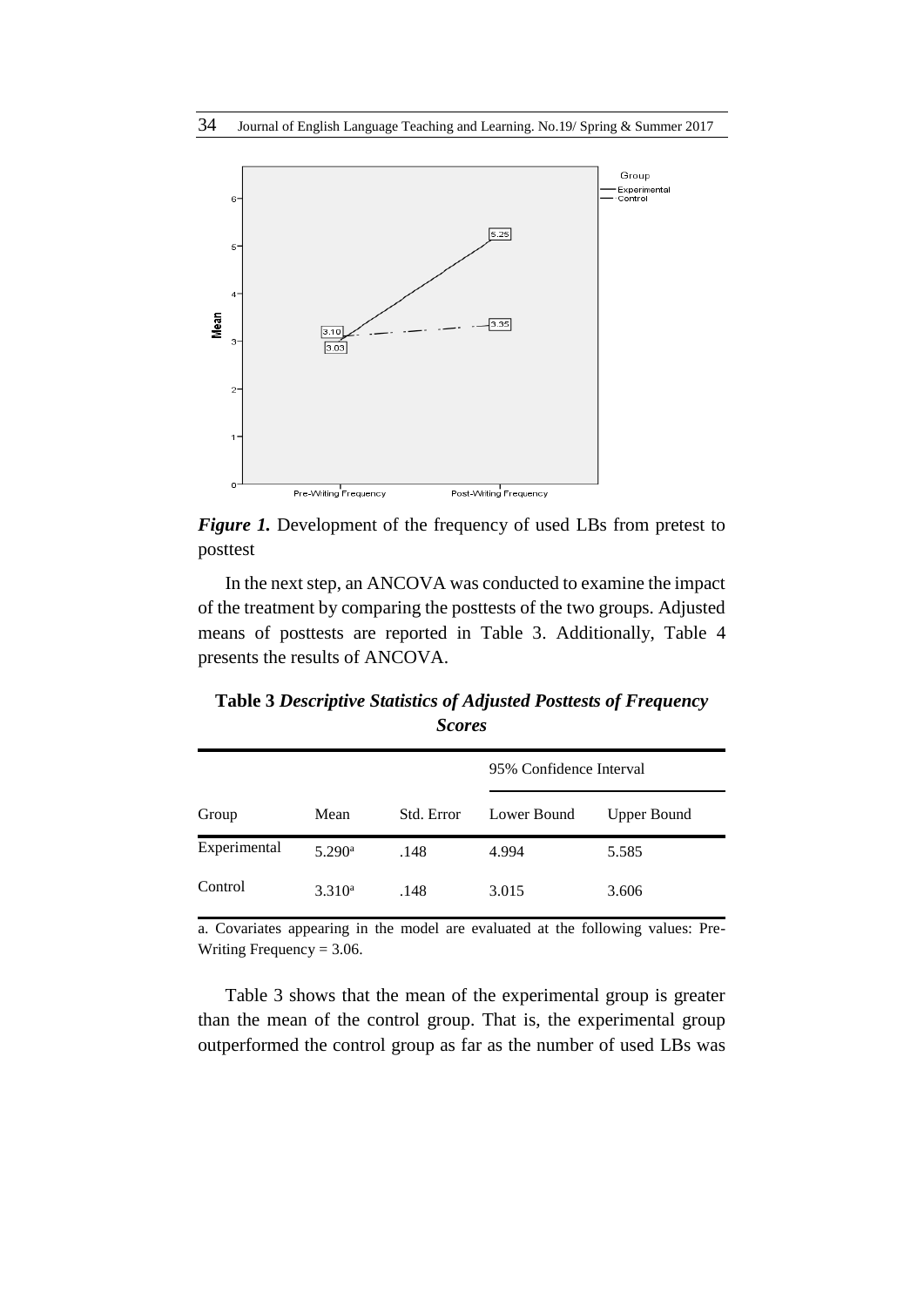concerned. But the significance of this difference needs to be checked in the ANCOVA table below.

| Source             | Type III Sum of<br>Squares | df          | Mean<br>Square  | F      | Sig. | Partial Eta<br>Squared |
|--------------------|----------------------------|-------------|-----------------|--------|------|------------------------|
| Corrected<br>Model | $293.030$ <sup>a</sup>     | $2^{\circ}$ | 146.515 166.471 |        | .000 | .812                   |
| Intercept          | 18.452                     | 1           | 18.452          | 20.965 | .000 | .214                   |
| Group              | 78.323                     | 1           | 78.323          | 88.991 | .000 | .536                   |
| Error              | 67.770                     | 77          | .880            |        |      |                        |
| Total              | 1840.000                   | 80          |                 |        |      |                        |
| Corrected<br>Total | 360.800                    | 79          |                 |        |      |                        |

**Table 4** *Results of ANCOVA for Frequency Scores*

a. R Squared =  $.812$  (Adjusted R Squared =  $.807$ )

The results of the ANCOVA in Table 4 reveals that, after adjusting for pretest scores, there are statistically significant differences between the two groups as far as the posttest frequency scores are concerned, *F* = 88.991, *p* = .000 (see Figure 1).

Therefore, the obtained results with regard to the effect of explicit instruction on the frequency of LBs in students' written productions indicated that the experimental group outperformed the control group at the posttest. Additionally, within-group analyses showed that the explicit instruction led to significant developments from pretest to posttest. Consequently, the null hypothesis predicting that the explicit instruction of LBs does not have any effect on the frequency of LBs used in Iranian EAP students' written productions is rejected.

## **Research Question 2**

The second research question sought to examine the effect of explicit instruction on the writing quality of the students' written productions. As for the previous research question, within-group and between-group analyses were performed in order to investigate the effect of explicit instruction on the writing quality. That is, paired samples t-tests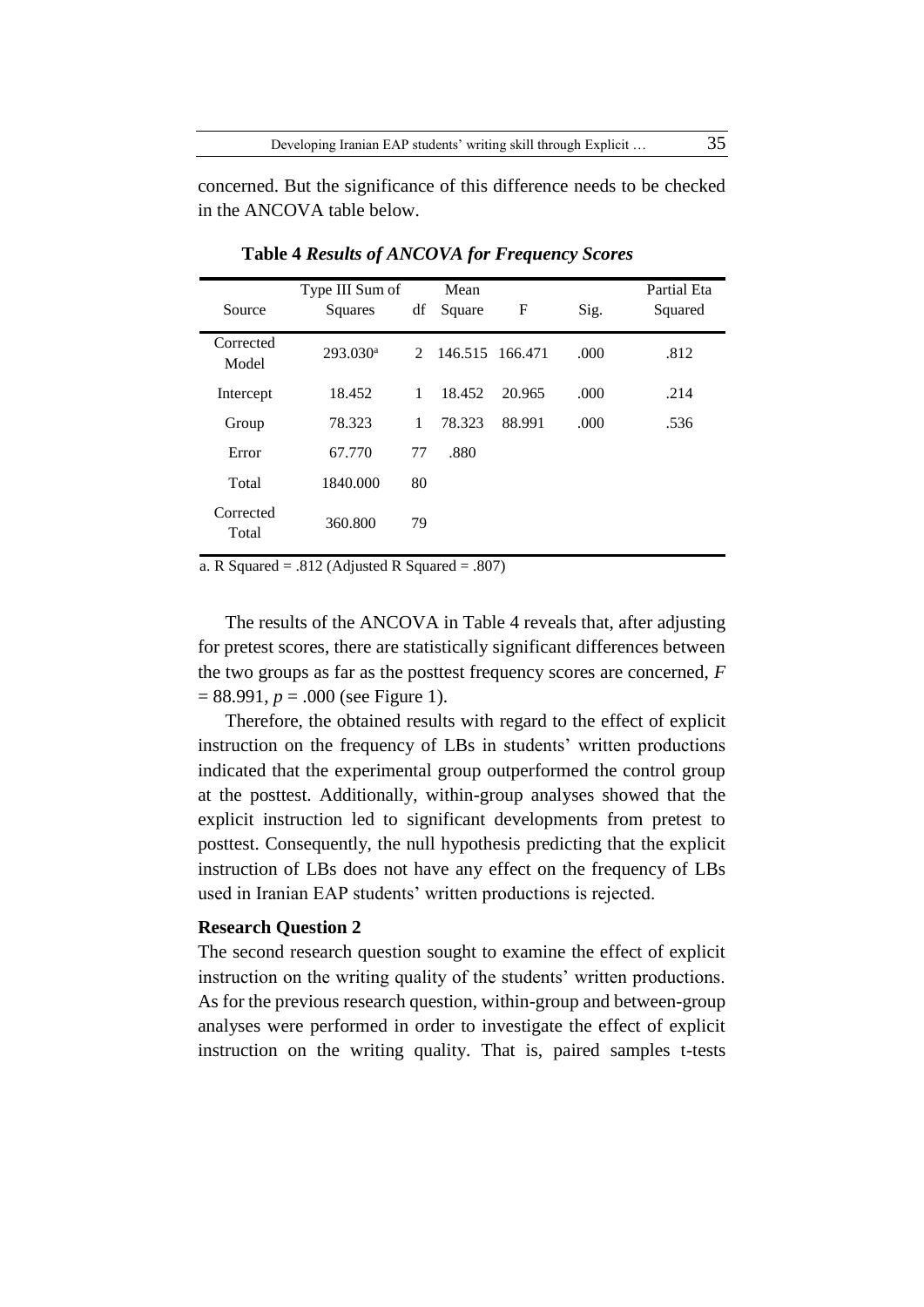36 Journal of English Language Teaching and Learning. No.19/ Spring & Summer 2017

followed by an ANCOVA were conducted on the participants' writing pretest and posttest scores.

Table 5 presents the descriptive statistics for the writing scores in the pretests and posttests across the two experimental and control groups. In addition, visual representations of the writing scores are provided in Figures 2.

| Group        |                       | Mean  | N  | Std. Deviation | Std. Error<br>Mean |
|--------------|-----------------------|-------|----|----------------|--------------------|
| Experimental | Pre-Writing<br>Score  | 44.75 | 40 | 13.954         | 2.206              |
|              | Post-Writing<br>Score | 58.85 | 40 | 18.124         | 2.866              |
| Control      | Pre-Writing<br>Score  | 45.65 | 40 | 13.155         | 2.080              |
|              | Post-Writing<br>Score | 46.65 | 40 | 14.445         | 2.284              |

**Table 5** *Descriptive statistics of the writing scores*

As depicted in Table 5, the pretest mean score of the experimental group ( $M = 44.75$ ) is marginally smaller than that of the control group  $(M = 45.65)$ . In addition, the posttest mean of the experimental group  $(M = 58.85)$  is larger than that of the control group  $(M = 46.65)$ . In addition, there is a huge increase in the mean scores from pretest to posttest in experimental group. However, as for the control group, this increase is small from pretest to posttest (see Figure 2).

In order to see whether the differences are statistically significant, paired samples t-tests were run on the writing quality pretest and posttest scores within each group.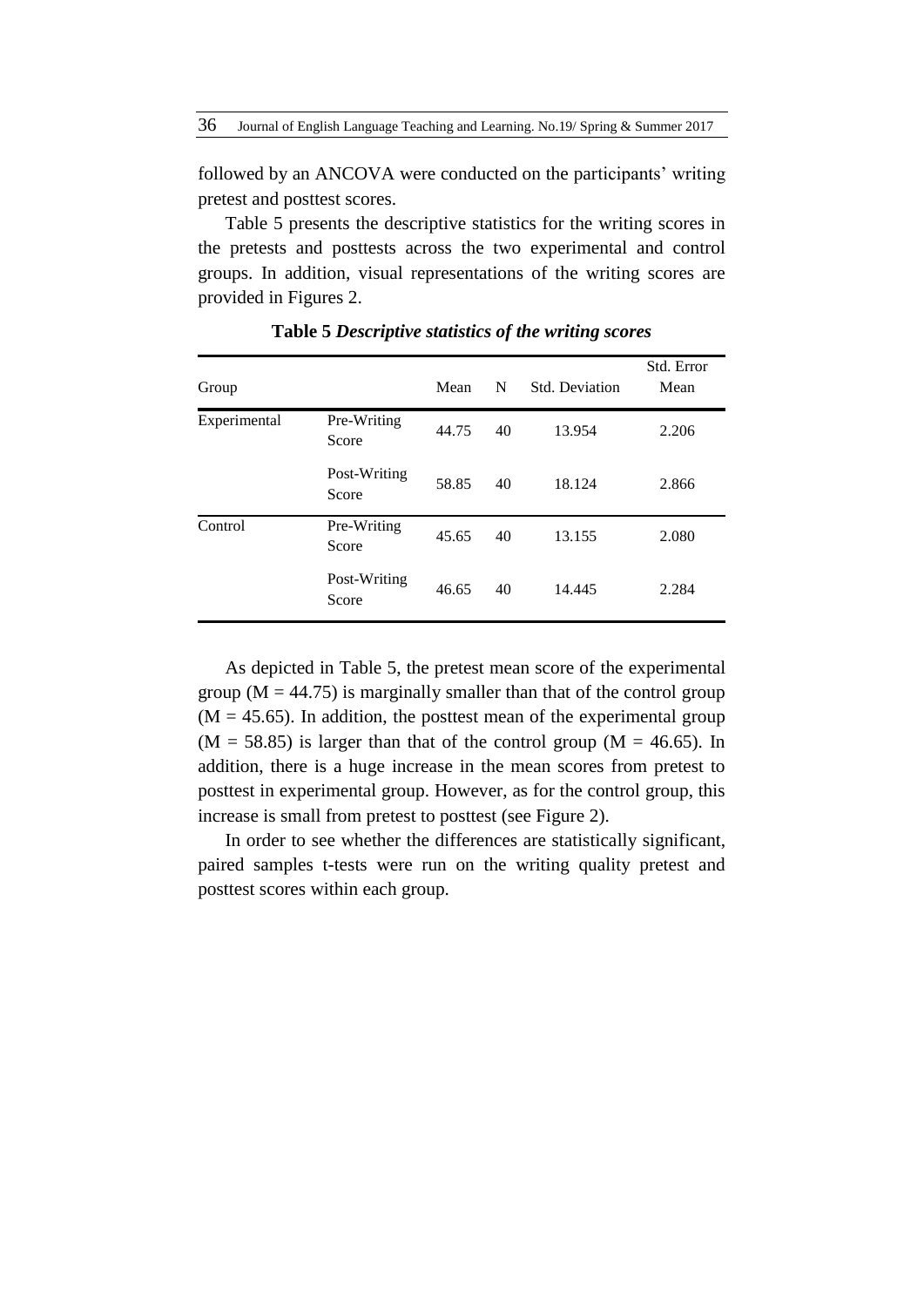Developing Iranian EAP students' writing skill through Explicit ... 37

|              |                                                         | <b>Paired Differences</b>                          |                       |                                                    |   |    |                 |      |
|--------------|---------------------------------------------------------|----------------------------------------------------|-----------------------|----------------------------------------------------|---|----|-----------------|------|
| Group        | Mean                                                    | Std.<br>Deviation                                  | Std.<br>Error<br>Mean | 95%<br>Confidence<br>Interval of the<br>Difference | t | df | Sig. (2-tailed) |      |
|              |                                                         |                                                    |                       | Lower Upper                                        |   |    |                 |      |
| Experimental | Pre-<br>Writing<br>Score -<br>Post-<br>Writing<br>Score | $-14.100$ $12.79$ $2.02$ $-18.19$ $-10.00$ $-6.97$ |                       |                                                    |   |    | 39              | .000 |
| Control      | Pre-<br>Writing<br>Score -<br>Post-<br>Writing<br>Score | $-1.00$                                            |                       | 4.55 .721 -2.45 .458 -1.38                         |   |    | 39              | .17  |

**Table 6** *Paired Samples T-Tests of the Writing Scores*

The results of paired samples t-tests in Table 6, shows that the small improvement in the scores of the control group, illustrated in Figure 2, could not reach significance,  $t(39) = -1.388$ ,  $p = .173$ . However, the findings presented in Table 6 uncovers that there are significant improvements made by the experimental group from pretest to posttest,  $t(39) = -6.970$ ,  $p = 000$ . These results suggest the experimental group improved significantly as shown by the development of the scores from pretest to posttest.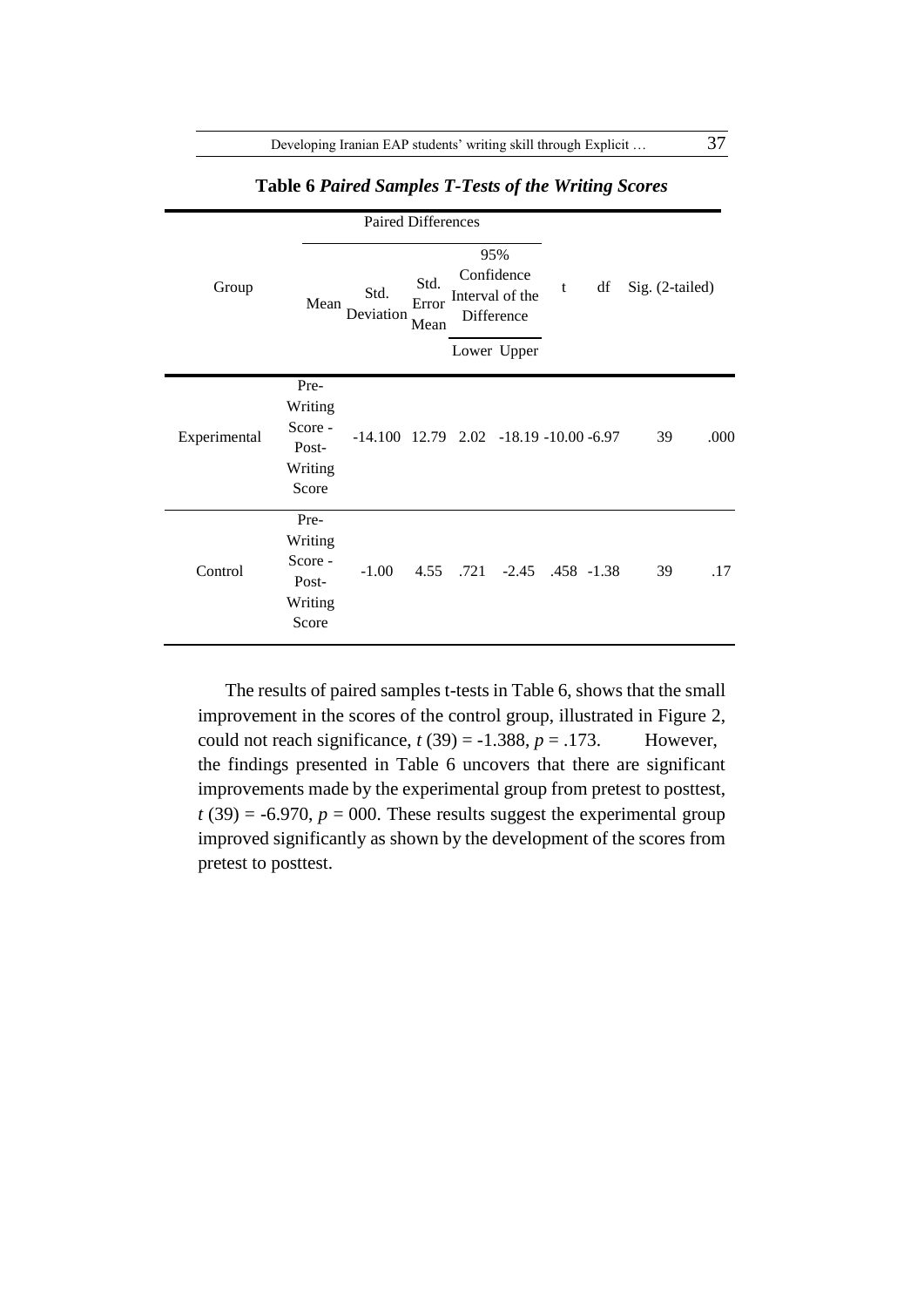

*Figure 2.* Development of writing scores from pretest to posttest

Yet, between-group differences should also be examined before jumping to any conclusions. Subsequently, an ANCOVA was carried out to examine if there was a significant difference between the posttest scores while pretest scores were hold constant. Adjusted means of posttests are reported in Table 7.

**Table 7** *Descriptive Statistics of the Adjusted Posttests of the Writing Scores*

|              |                     |            | 95% Confidence Interval |                    |  |
|--------------|---------------------|------------|-------------------------|--------------------|--|
| Group        | Mean                | Std. Error | Lower Bound             | <b>Upper Bound</b> |  |
| Experimental | 59.291 <sup>a</sup> | 1.528      | 56.248                  | 62.334             |  |
| Control      | 46.209a             | 1.528      | 43.166                  | 49.252             |  |

a. Covariates appearing in the model are evaluated at the following values: Pre-Writing Score  $= 45.20$ .

As reported in Table 7, the adjusted posttest mean scores for the experimental group is smaller than that of the control group. That is, the experimental group outperformed the control group as far as the quality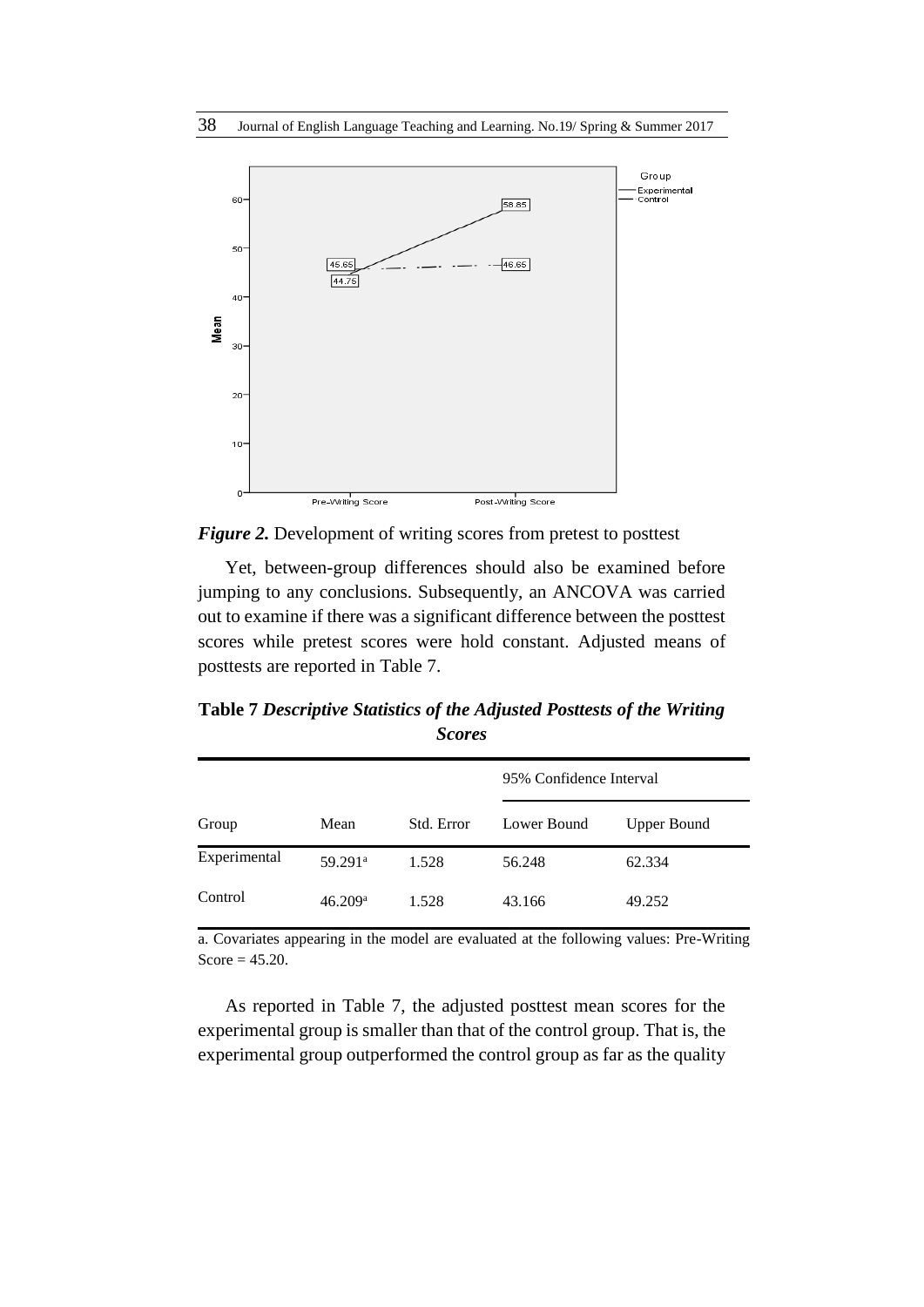of the writings was concerned. But the significance of this difference needs to be examined via running an ANCOVA.

| Source             | Type III Sum of<br>Squares | df | Mean<br>Square | $\mathbf F$ | Sig. | Partial Eta<br>Squared |
|--------------------|----------------------------|----|----------------|-------------|------|------------------------|
| Corrected<br>Model | 16737.427 <sup>a</sup>     | 2  | 8368.713       | 89.653      | .000 | .700                   |
| Intercept          | 463.721                    | 1  | 463.721        | 4.968       | .029 | .061                   |
| Group              | 3418.678                   | 1  | 3418.678       | 36.624      | .000 | .322                   |
| Error              | 7187.573                   | 77 | 93.345         |             |      |                        |
| Total              | 246530.000                 | 80 |                |             |      |                        |
| Corrected<br>Total | 23925.000                  | 79 |                |             |      |                        |

**Table 8** *Results of the ANCOVA for the Writing Scores*

a. R Squared = .700 (Adjusted R Squared = .692)

The results of the ANCOVA, shown in Table 8, reveals that there is a statistically significant difference between the two groups at the posttest,  $F = .36.624$ ,  $p = .000$ . This finding indicates that the writing quality of the students who received the instruction was significantly better than those who did not get any instruction (see Figure 2).

All in all, based on the obtained findings, deductions could be made that the participants in the experimental group could significantly improve their writing scores from pretest to posttest. Besides, the students who received instruction in the experimental group significantly outperformed the control group as far as the writing posttest scores were concerned. That is, explicit instruction had a positive effect on the learners' writing quality. Therefore, the null hypothesis as explicit instruction of LBs does not have any effect on the overall quality of Iranian EAP students' written productions was rejected.

# **Research Question 3**

Since the third research question tried to investigate the effect of explicit instruction on the receptive knowledge of LBs. Paired samples t-tests and an ANCOVA were computed to investigate this research hypothesis. In the first step, to examine the development of the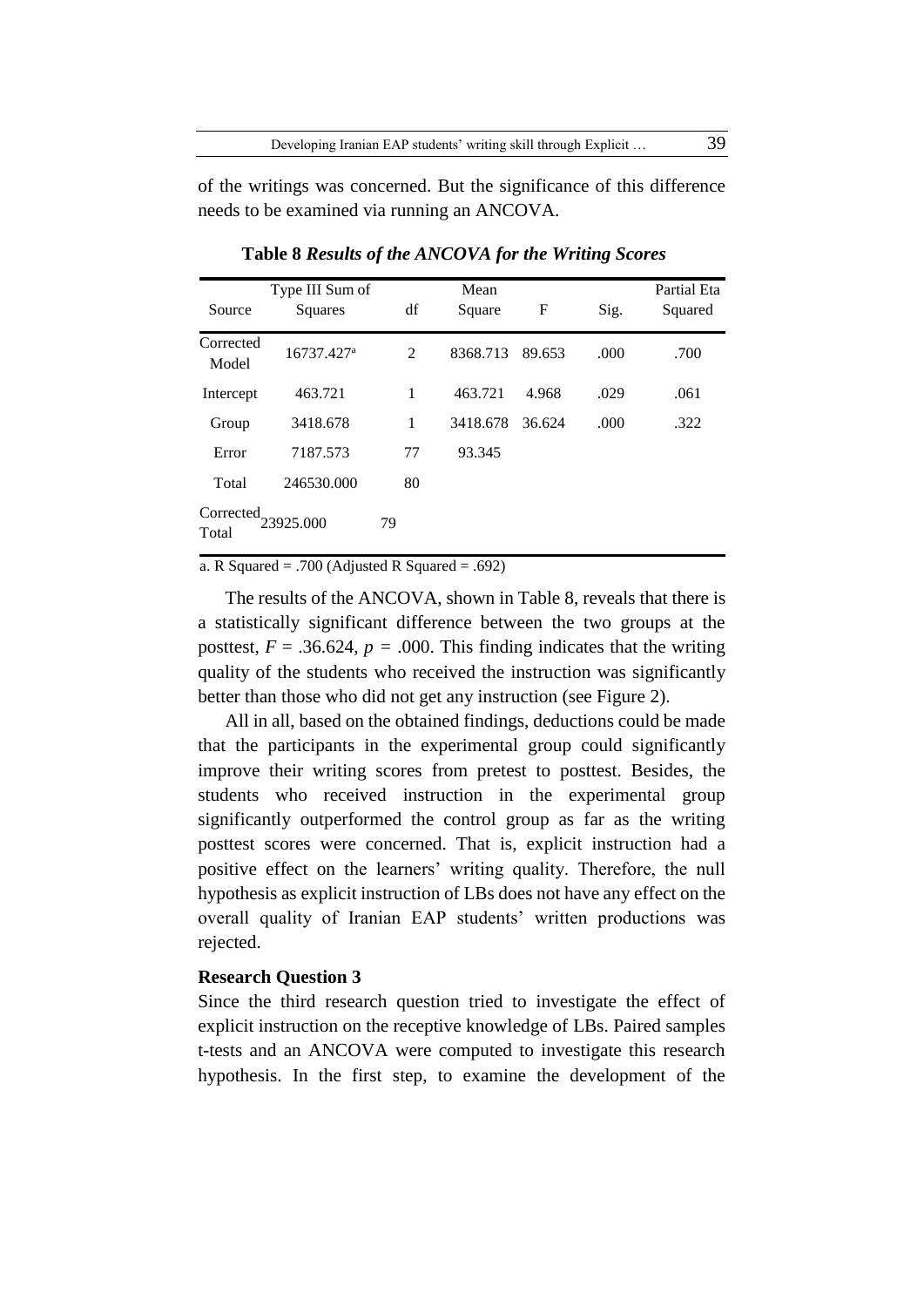receptive knowledge scores through the two testing periods, paired samples t-tests were run within each group. The descriptive statistics of the receptive knowledge scores over the two testing periods across the two groups are demonstrated in Table 9. Additionally, visual representations of the receptive knowledge scores are illustrated in Figure 3.

| Group   |                                        | Mean  | N  | Std.<br>Deviation | Std. Error Mean |
|---------|----------------------------------------|-------|----|-------------------|-----------------|
|         | ExperimentalPre-Receptive<br>Knowledge | 54.74 | 40 | 16.082            | 2.543           |
|         | Post-Receptive<br>Knowledge            | 65.82 | 40 | 18.580            | 2.938           |
| Control | Pre-Receptive<br>Knowledge             | 56.52 | 40 | 18.122            | 2.865           |
|         | Post-Receptive<br>Knowledge            | 58.31 | 40 | 19.850            | 3.139           |

**Table 9** *Descriptive Statistics of the Receptive Knowledge Scores*

Table 9 reveals that while the mean scores of the two groups were not equal in the pretests, the posttest mean score of the experimental group ( $m = 65.82$ ) is larger than the posttest mean of the control group  $(m = 58.31)$ . Additionally, the mean score of the experimental group has increased from pretest to posttest. Moreover, Table 9 shows that increase from the pretest to posttest is not noticeable for the control group (see Figure 3).

In order to investigate whether the differences are significant or not, paired samples t-tests are computed within each group to investigate the development receptive knowledge scores over time.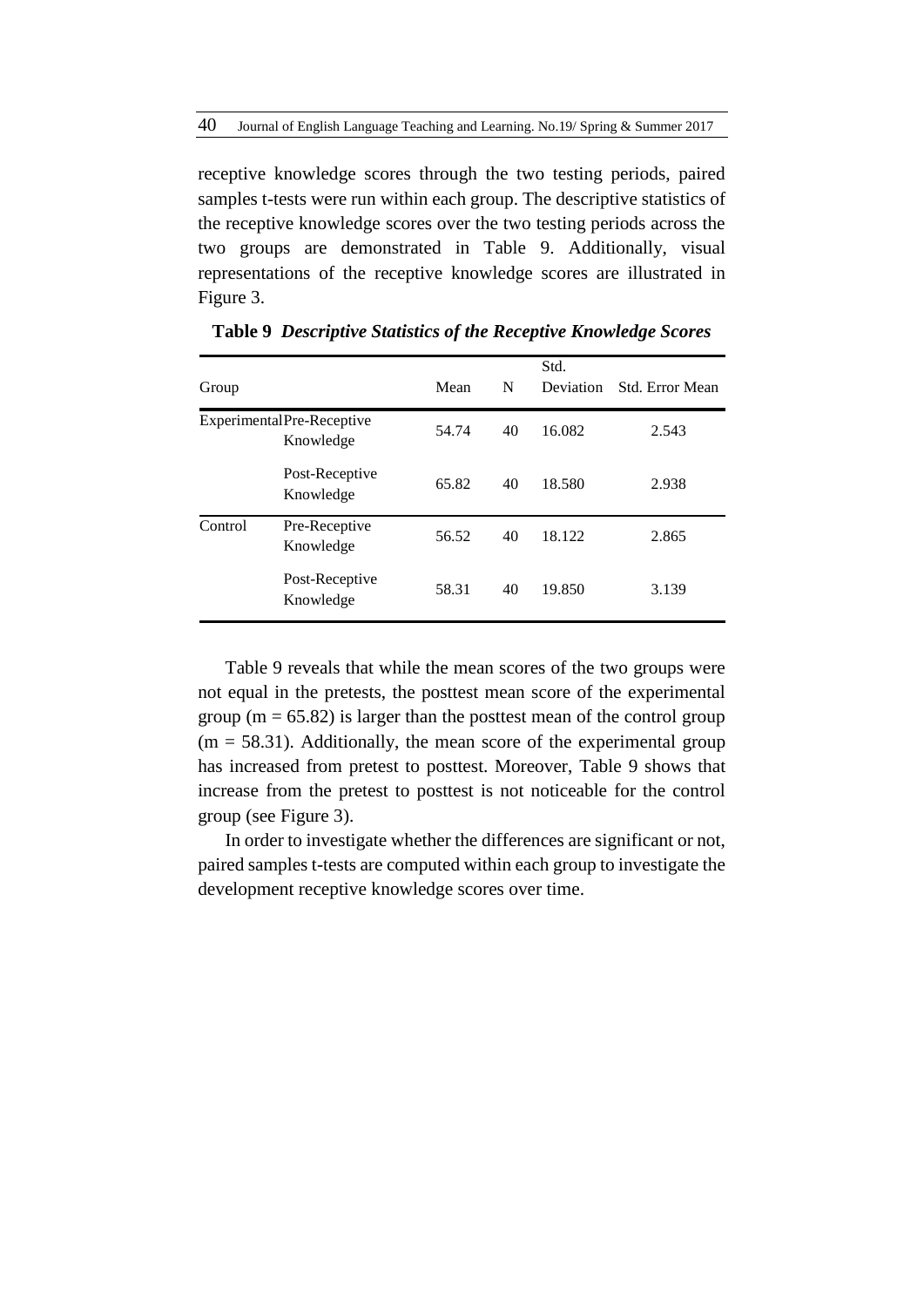|                              |                                                                     | Paired Differences |               |               |                                                    |                             |   |  |                      |
|------------------------------|---------------------------------------------------------------------|--------------------|---------------|---------------|----------------------------------------------------|-----------------------------|---|--|----------------------|
|                              |                                                                     | Std.               |               | Std.          | 95%<br>Confidence<br>Interval of the<br>Difference |                             |   |  | Sig.                 |
| Group                        |                                                                     | Mean               | Devia<br>tion | Error<br>Mean | Lower Upper                                        |                             | t |  | $(2 -$<br>df tailed) |
| <b>Experiment Pre-</b><br>al | Receptive<br>Knowledge -<br>Post-<br>Receptive<br>Knowledge         | $-11.08$           | 5.46          | .86           |                                                    | $-12.82$ $-9.33$ $-12.8$ 39 |   |  | .000                 |
| Control                      | Pre-<br>Receptive<br>Knowledge -<br>Post-<br>Receptive<br>Knowledge | $-1.79$            | 9.52          | 1.50          |                                                    | $-4.83$ 1.25 $-1.18$ 39     |   |  | .24                  |

**Table 10** *Paired Samples T-Tests of the Receptive Knowledge Scores*

As reported in Table 10, paired samples t-tests manifest significant gains from pretest to posttest in the experimental group,  $t(39) = -$ 12.836,  $p = .000$ . Moreover, Table 10 indicates no significant differences from pretest to posttest within the control group,  $t(39) = -$ 1.189,  $p = .241$ . These results suggest the explicit instruction group improved significantly from pretest to posttest (see Figure 3).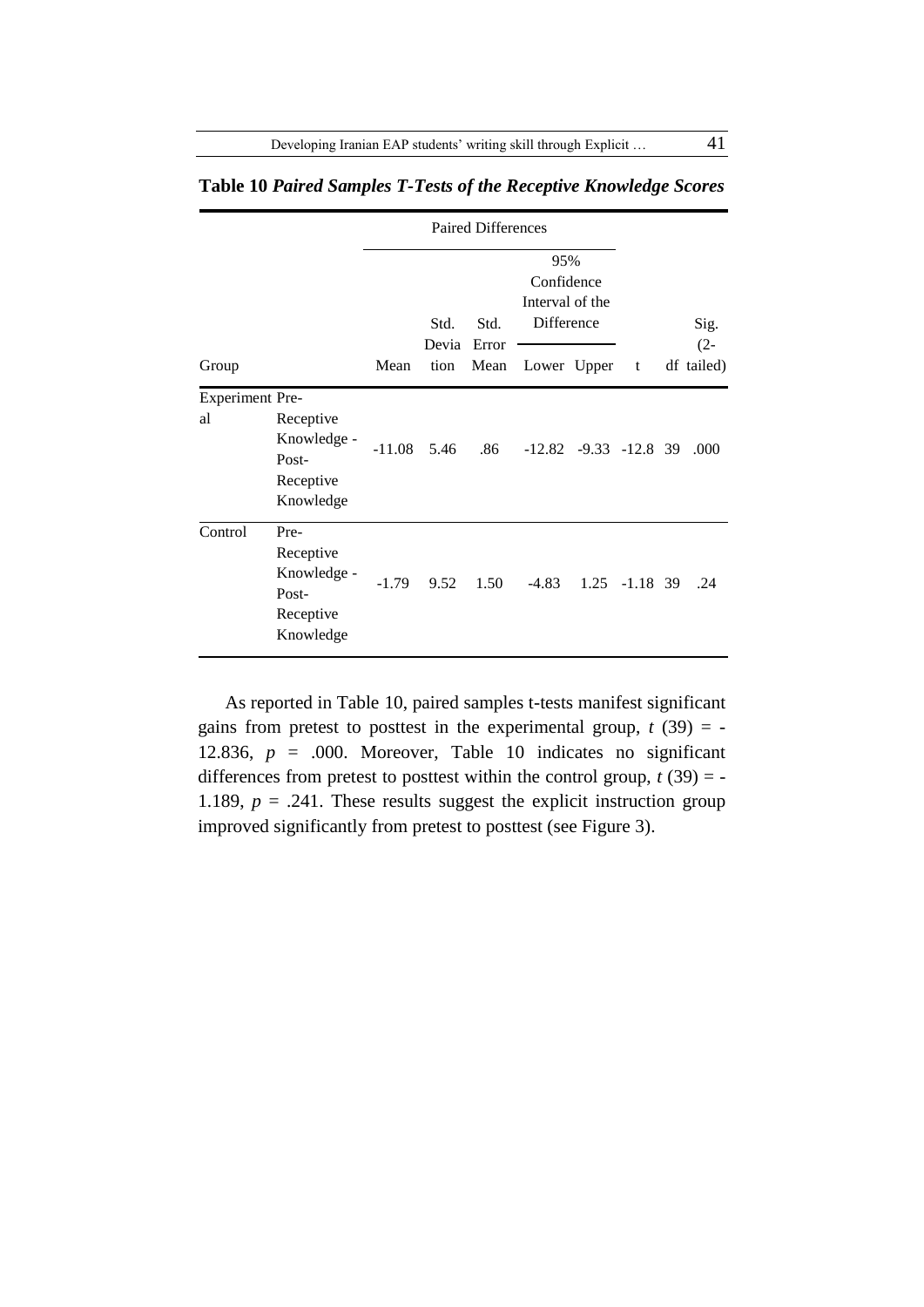

*Figure 3.* Development of receptive knowledge from pretest to posttest

Subsequently, an ANCOVA is run to inspect between-group differences. The adjusted receptive knowledge posttests are presented in Table 4.11.

|              |                     |            | 95% Confidence Interval |                    |  |
|--------------|---------------------|------------|-------------------------|--------------------|--|
| Group        | Mean                | Std. Error | Lower Bound             | <b>Upper Bound</b> |  |
| Experimental | $66.735^{\rm a}$    | 1.234      | 64.278                  | 69.192             |  |
| Control      | 57.397 <sup>a</sup> | 1.234      | 54.940                  | 59.853             |  |

**Table 11** *Descriptive Statistics of the Adjusted Posttests of the Receptive Knowledge Scores*

a. Covariates appearing in the model are evaluated at the following values: Pre-Receptive Knowledge  $= 55.63$ .

The descriptive statistics in Table 11 show that the adjusted posttests mean score of the experimental group ( $M = 66.735$ ) is greater than the adjusted posttests mean score of the control group  $(M =$ 57.397). Afterwards, an ANCOVA is carried out to examine if there is a significant difference between the posttest scores while pretest scores are hold constant.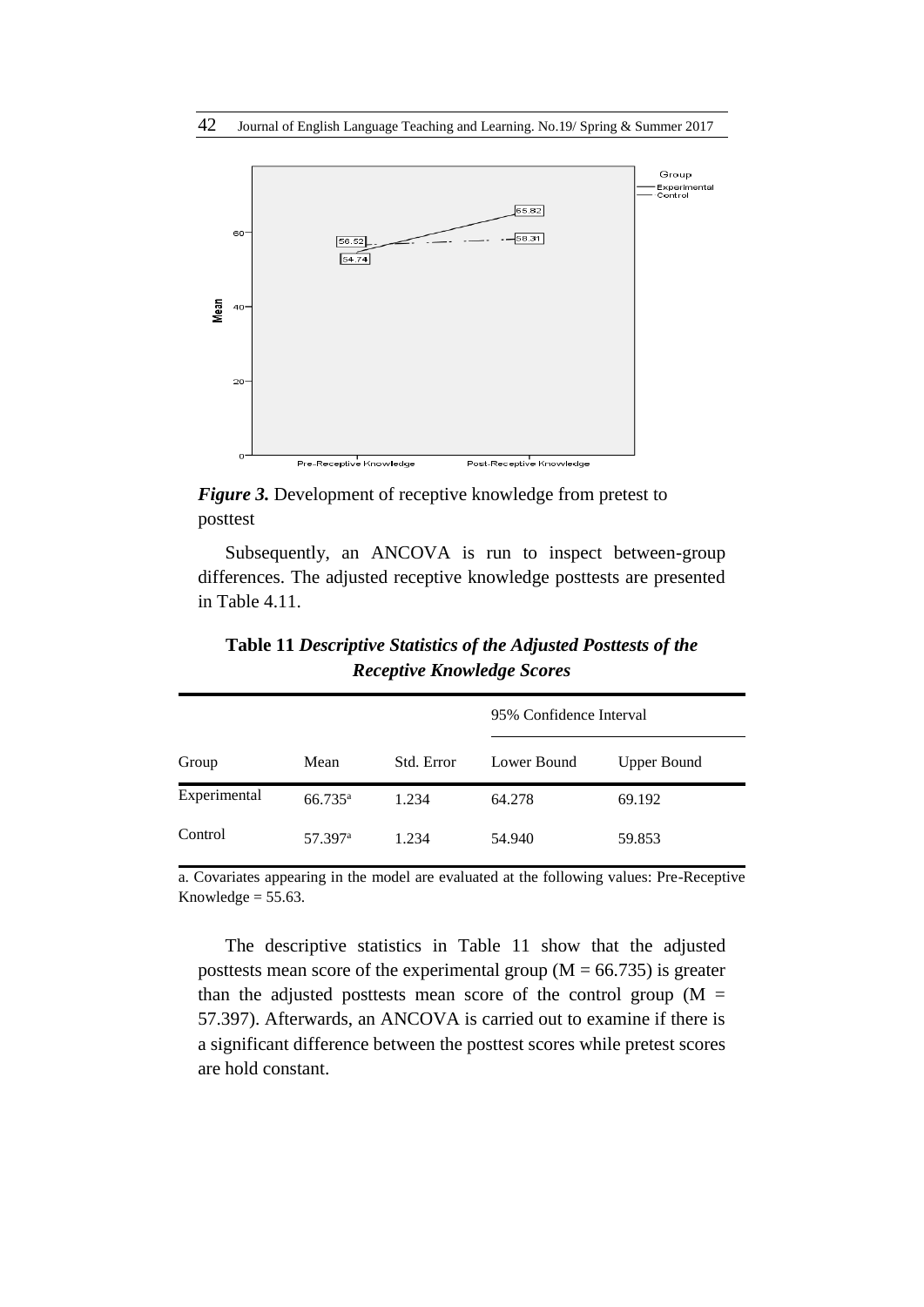| Source          | Type III<br>Sum of<br>Squares | df             | Mean<br>Square        | F           | Sig. | Partial Eta<br>Squared |
|-----------------|-------------------------------|----------------|-----------------------|-------------|------|------------------------|
| Corrected Model | 25277.109 <sup>a</sup> 2      |                | 12638.555 207.840.000 |             |      | .844                   |
| Intercept       | 164.712                       | $\overline{1}$ | 164.712               | 2.709       | .104 | .034                   |
| Group           | 1739.282                      | - 1            | 1739.282              | 28.602 .000 |      | .271                   |
| Error           | 4682.287                      | 77             | 60.809                |             |      |                        |
| Total           | 338131.98380                  |                |                       |             |      |                        |
| Corrected Total | 29959.397 79                  |                |                       |             |      |                        |

**Table 12** *Results of the ANCOVA for the Receptive Knowledge Scores*

a. R Squared = .844 (Adjusted R Squared = .840)

The results of the ANCOVA, shown in Table 12, indicates that there is a statistically significant difference between the two group regarding the receptive knowledge posttest scores,  $F = 28.602$ ,  $p = .000$ . Therefore, as displayed in Figure 3, the experimental group outperformed the control group.

Therefore, findings with respect to the receptive knowledge of LBs indicated that learners in the explicit instruction group could significantly improve their scores from pretest to posttest. Also, between-group comparisons showed that the explicit instruction group outperformed control group. As a result, the null hypothesis stating that explicit instruction of LBs does not have any effect on Iranian EAP students' receptive knowledge of LBs was rejected.

# **Discussion**

# **Research Question 1**

Results of the first question indicated that the experimental group outperformed the control group at the posttest. Additionally, withingroup analyses showed that the explicit instruction led to significant developments from pretest to posttest. Consequently, the null hypothesis predicting that the explicit instruction of LBs does not have any effect on the frequency of LBs used in Iranian EAP students' written productions is rejected.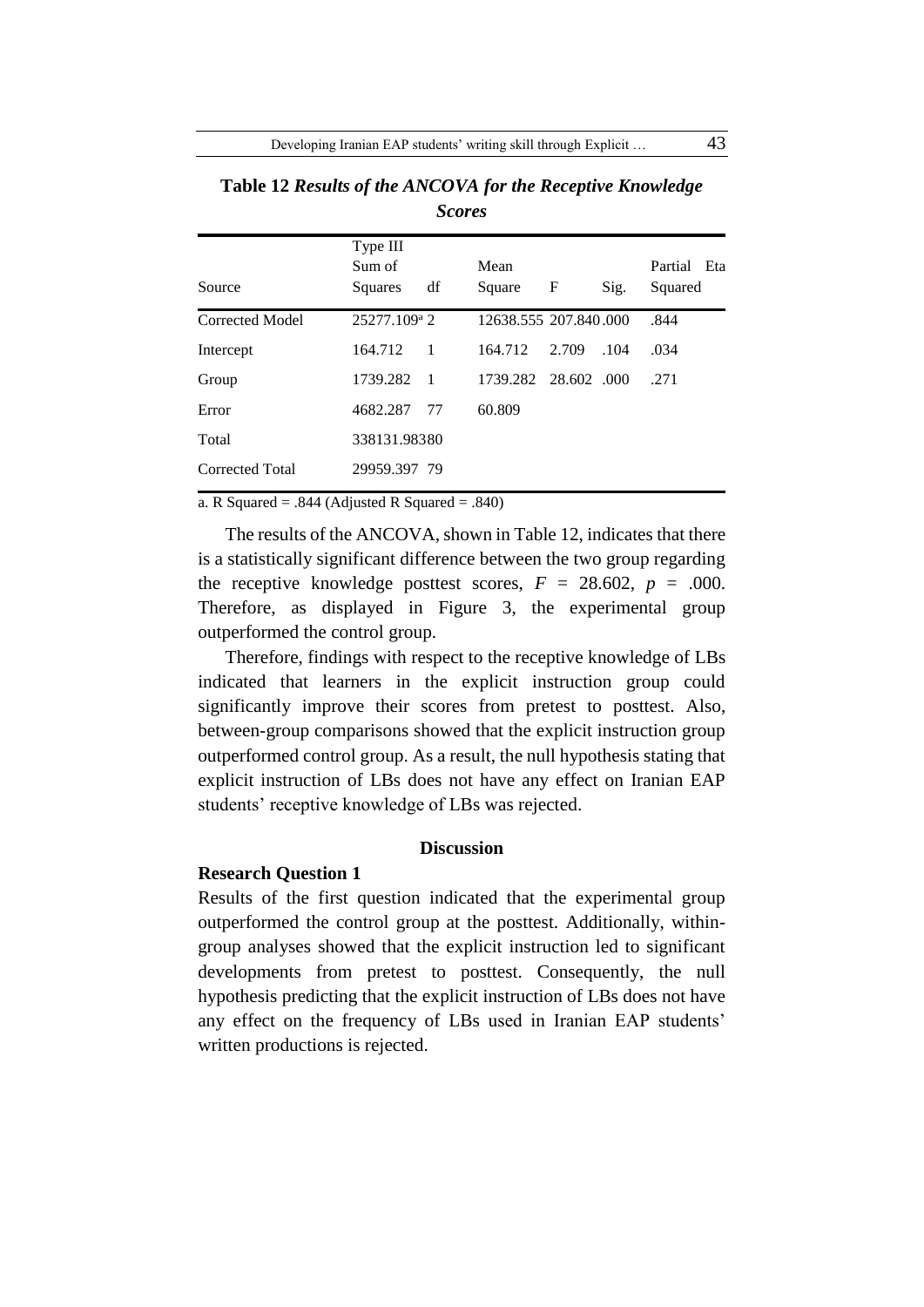These results are in agreement with the findings by (AlHassan & Wood, 2015; Boers, Eyckmans, Kappel & Demecheleer, 2006; Ergin, 2013) that instruction led to the usage of larger number of LBs by participants. Further, AlHassan & Wood (2015) demonstrated the effectiveness of the focused instruction of formulaic sequences in helping students to use more LBs in their writing. In addition, Boers, Eyckmans, Kappel, Stengers, and Demecheleer (2006) found that the treatment facilitated students' use of formulaic language. Similarly, the results of Ergin's (2013) study revealed that after the formulaic language treatment the number of formulaic sequences used in the posttest was greater than the pretest. In another study, Jones and Haywood (2004) reported that EAP student's usage of formulaic language improved after receiving awareness raising activities and they were able to use more discourse markers in their essays. Moreover, findings of Nguyen (2014) indicated that form-focused instruction was successful in helping learners produce the newly learnt formulaic sequences in a different context.

Most of the participants in the present study used very few LBs, if any, in the pretest. However, after the explicit instruction, they used LBs more frequently and produced more coherent and cohesive texts. In fact, increasing the learners' awareness of the usefulness of LBs in writing a decent piece of writing seems to encourage them to implement more LBs. Looking through this lens, our results support AlHassan and Wood (2015), Hyland (2008b), and Nattinger and DeCarrico (1992).

The fact that the explicit instruction of LBs in the present study resulted in an increase in the number of LBs used by the participants resonate with the suggestion of other SLA scholars concerning the value of teaching formulaic sequences explicitly in the classroom (e.g., Boers & Lindstromberg, 2009; Granger, 1998; Hyland, 2008b; Paquot, 2008)

On the other hand, our findings are not in line with that of Cortes (2006) who analyzed history students' final written productions for LBs after the instruction but found no significant improvement. Although, Cortes mentioned that students' awareness of and interest in these expressions were increased after the treatment. In the same vein, Jones and Haywood (2004) reported that that students rarely used LBs in their written productions before and after instruction.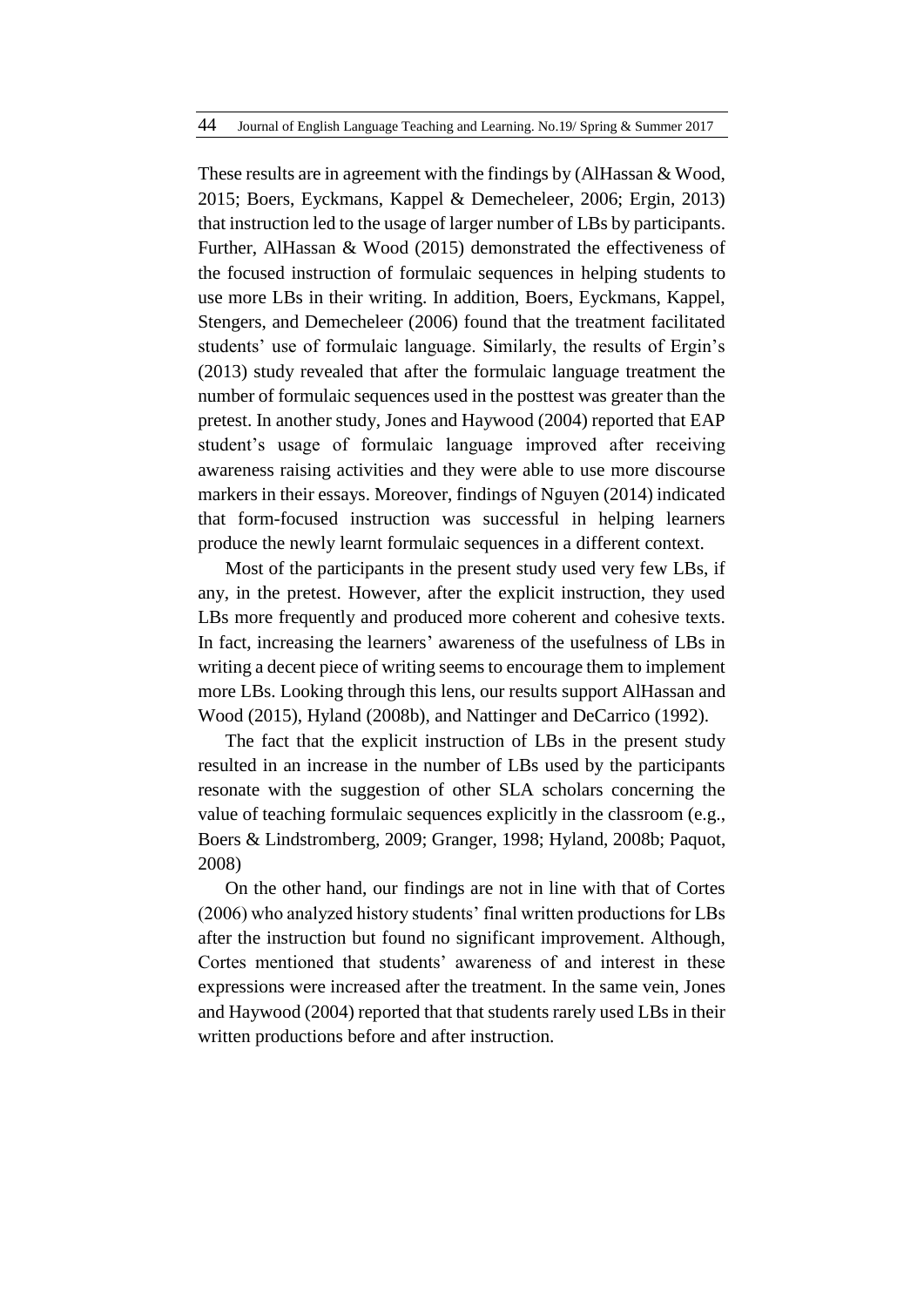#### **Research Question 2**

The second research question addressed the effect of explicit instruction on the writing quality of the students' written productions. It was found that the participants in the experimental group could significantly improve their writing scores from pretest to posttest. Besides, the students who received instruction in the experimental group significantly outperformed the control group as far as the writing posttest scores were concerned. That is, explicit instruction had a positive effect on the learners' writing quality. Therefore, the null hypothesis as explicit instruction of LBs does not have any effect on the overall quality of Iranian EAP students' written productions was rejected.

These findings are in agreement with the findings of some other researcher such as: AlHassan and Wood (2015), Dastjerdi and Shirzad (2010), Ergin (2013), Kazemia, Katiraeib and EslamiRasekh's (2014) Ranjbar, Pazhakh and Gorjian (2012), and Wood (2009) all of whom suggested the positive effect of instruction on the writing quality of the students' productions.

On the contrary, our results are not consistent with Čolović-Marković (2012) in that his results showed no statistically significant difference between the quality of the essays produced by the students who received and those who did not receive explicit instruction on the formulaic sequences. However, he suggested that the explicit instruction facilitated learning of the target formulaic sequences when the learning is measured by a test.

The obtained results with regard to the quality of the participants' written productions implies that explicit instruction of LBs not only fostered the attainment and internalization of the LBs, but also facilitated the correct usage of LBs which led to better and more professionally written texts. According to Handl (2008), this is considered essential for proficient writing skills.

Accordingly, the above discussion shows that explicit instruction of LBs is likely to raise L2 learners' awareness of different LBs and promote EAP students' ability to accurately integrate them in their writings and write quality texts (Boers & Lindstromberg, 2009; Ellis et al., 2008; Granger, 1998).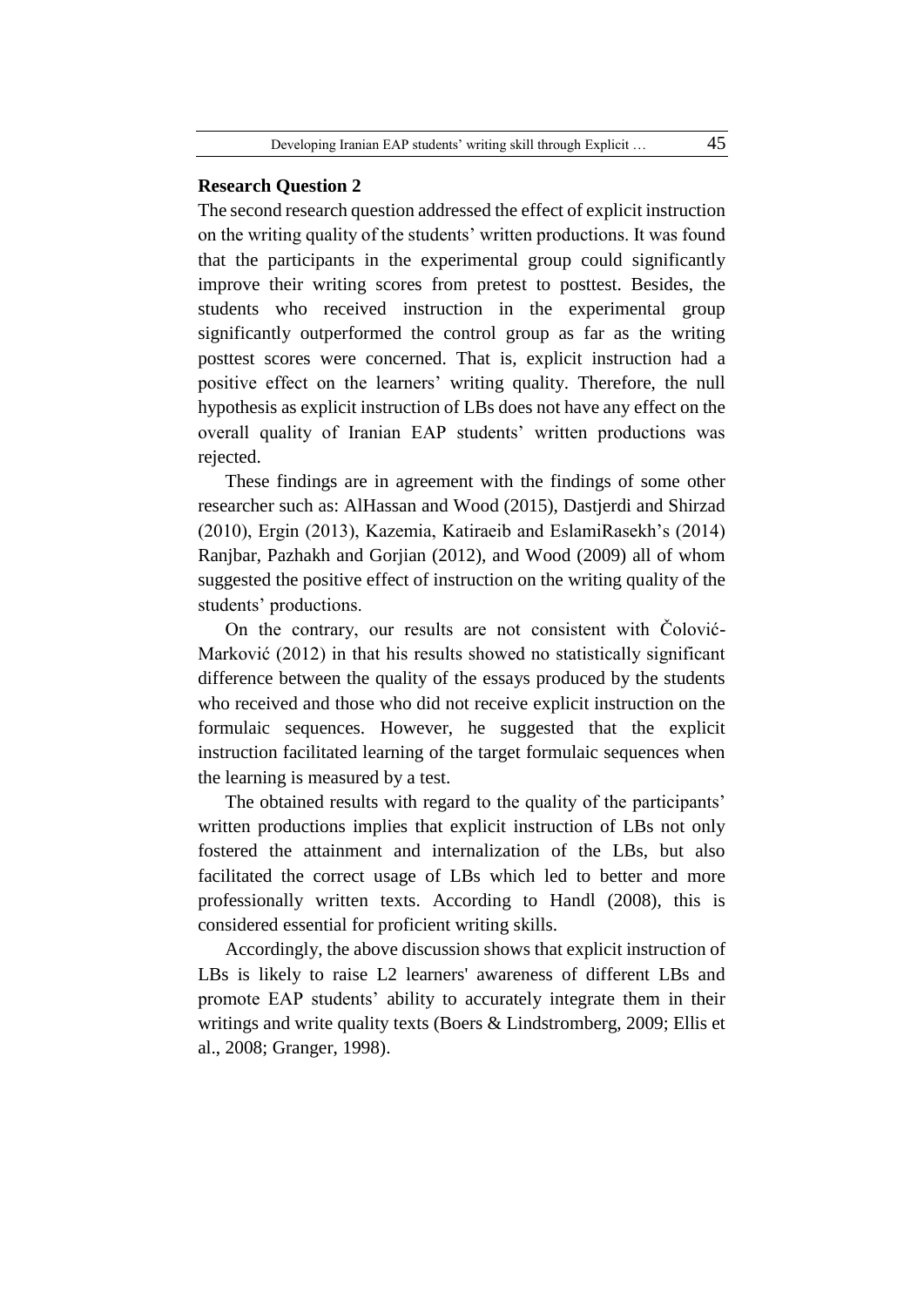## **Research Question 3**

The findings with respect to the receptive knowledge of LBs indicated that learners in the explicit instruction group could significantly improve their scores from pretest to posttest. Also, between-group comparisons showed that the explicit instruction group outperformed control group. As a result, the null hypothesis stating that explicit instruction of LBs does not have any effect on Iranian EAP students' receptive knowledge of LBs was rejected.

Our finding is consistent with Peters (2012) who detected that the pedagogical intervention had an effect on participants' recall scores, suggesting that it facilitated learning of unknown lexical items, and learning of formulaic sequences in particular. In addition, similar results were drawn by Thomson (2016) who indicated that noticing LBs with schematic linguistic representation had a positive effect of the knowledge of LBs. However, she reported that no significant results were obtained regarding the long-term knowledge retention. Moreover, in Alali and schmitt's (2012) study, positive effects of teaching on the knowledge of idioms and words were reported.

Moreover, this study supports the Schmitt's (2010) idea that enhancing the receptive knowledge of lexical items demands the teachers to instruct the LBs or create situations in which L2 learners can have multiple exposures.

However, the findings of this study could not support that of Stengers, Boers, Housen, & Eyckmans (2010). They concluded that there may be no need for learners to explicitly notice the more narrowly defined LBs. However, the difference between their study and ours is that the intervention was teacher-led noticing and the focus was on chunks not four-word LBs. According to Boers & Lindstromberg (2012), non-significant results like in Stengers et al, (2010) might be related to the amount of exposure to formulaic sequences. They mentioned that seeing the phrase a few times is not enough for learning.

Taken together, research on the most effective ways of teaching LBs warrant additional research and is the subject of continuous analysis.

### **Conclusion**

Based on the obtained findings, deductions can be made that explicit instruction of LBs can enhance L2 learners' productive and receptive knowledge of LBs and also improve the overall quality of their written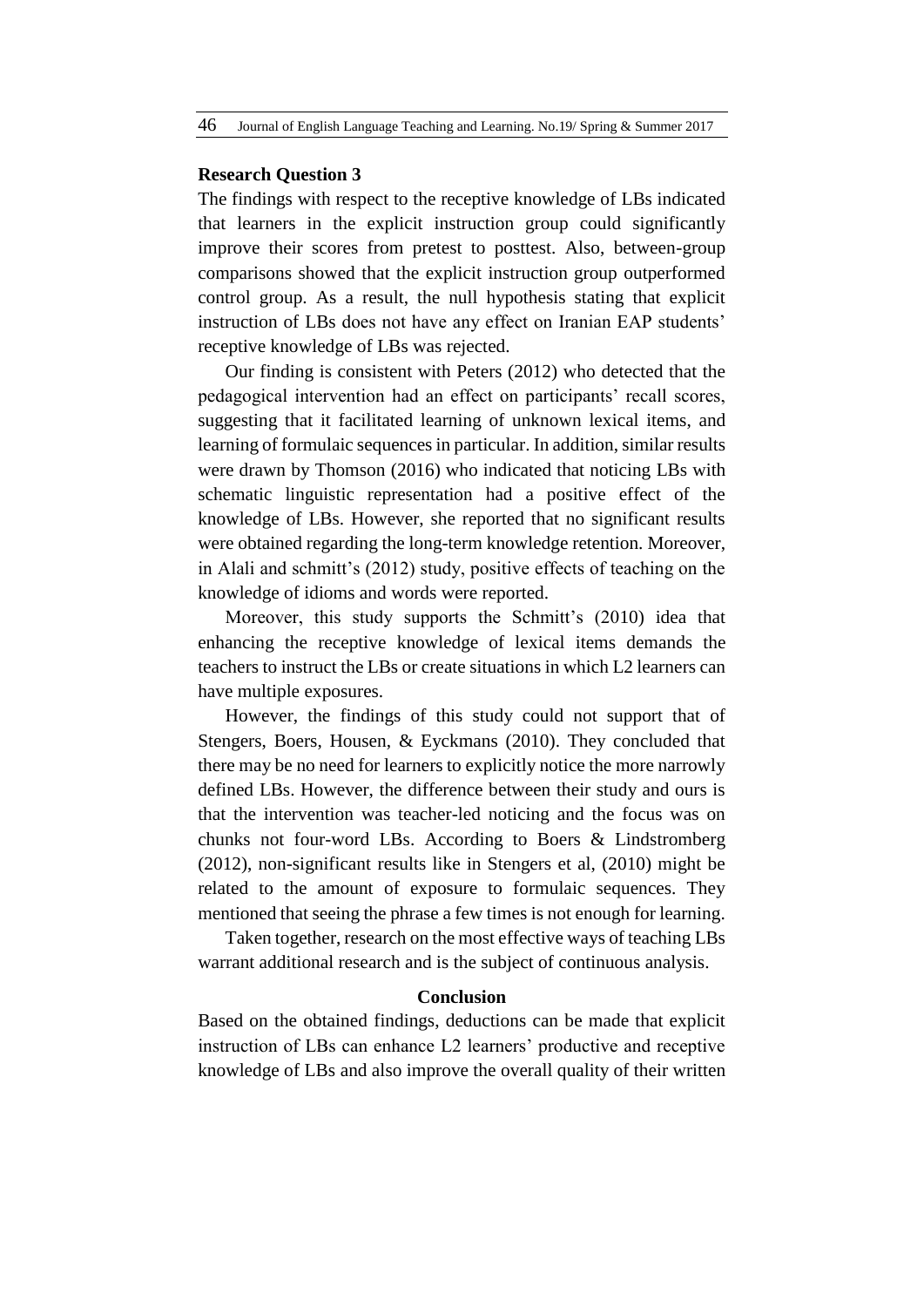productions. This finding is in agreement with the findings of other researchers all of whom suggested the positive effect of LBs instruction. Our results suggest that as an EAP student receive the appropriate instruction, the student can learn and produce LBs in quality writings.

The findings of this study can be beneficial for stakeholders who are in charge of planning and designing materials for EAP classes specially the writing and vocabulary sections of course books for students of medical sciences students. In addition, mini-lessons as the ones used in the current study can be designed so as to improve students' autonomy and confidence as a result of feeling proficient enough in English writing and necessary vocabulary for their future career. Teaching LBs explicitly to the learners is a step which can be taken to present the knowledge about previously unnoticed lexical sequences to learners, helping them improve their understanding of how the passages are produced in styles acceptable to the members of the academic genre. Acquisition of LBs can be achieved through repeated exposure the same way as different language skills and items such as grammatical structures or single words are acquired.

The present study had certain limitations that offer opportunities for further research. The participants were required to produce the target LBs in the writing tasks and the frequency of the utilized bundles were considered as an indication of their productive knowledge of LBs. It is unclear how the results would change if they were asked to use the bundles in a controlled context with some hints included. In future studies, therefore, it may be beneficial to use more controlled contexts to assess the productive knowledge. Future studies should also try to increase the qualitative investigations by interviewing students and professors involved. It would be beneficial to find out how the LBs are taught, learned and evaluated.

#### **References**

- Alali, F. A., & Schmitt, N. (2012). Teaching Formulaic Sequences: The Same as or Different From Teaching Single Words?. *TESOL Journal*, *3*(2), 153-180.
- AlHassan, L., & Wood, D. (2015). The effectiveness of focused instruction of formulaic sequences in augmenting L2 learners' academic writing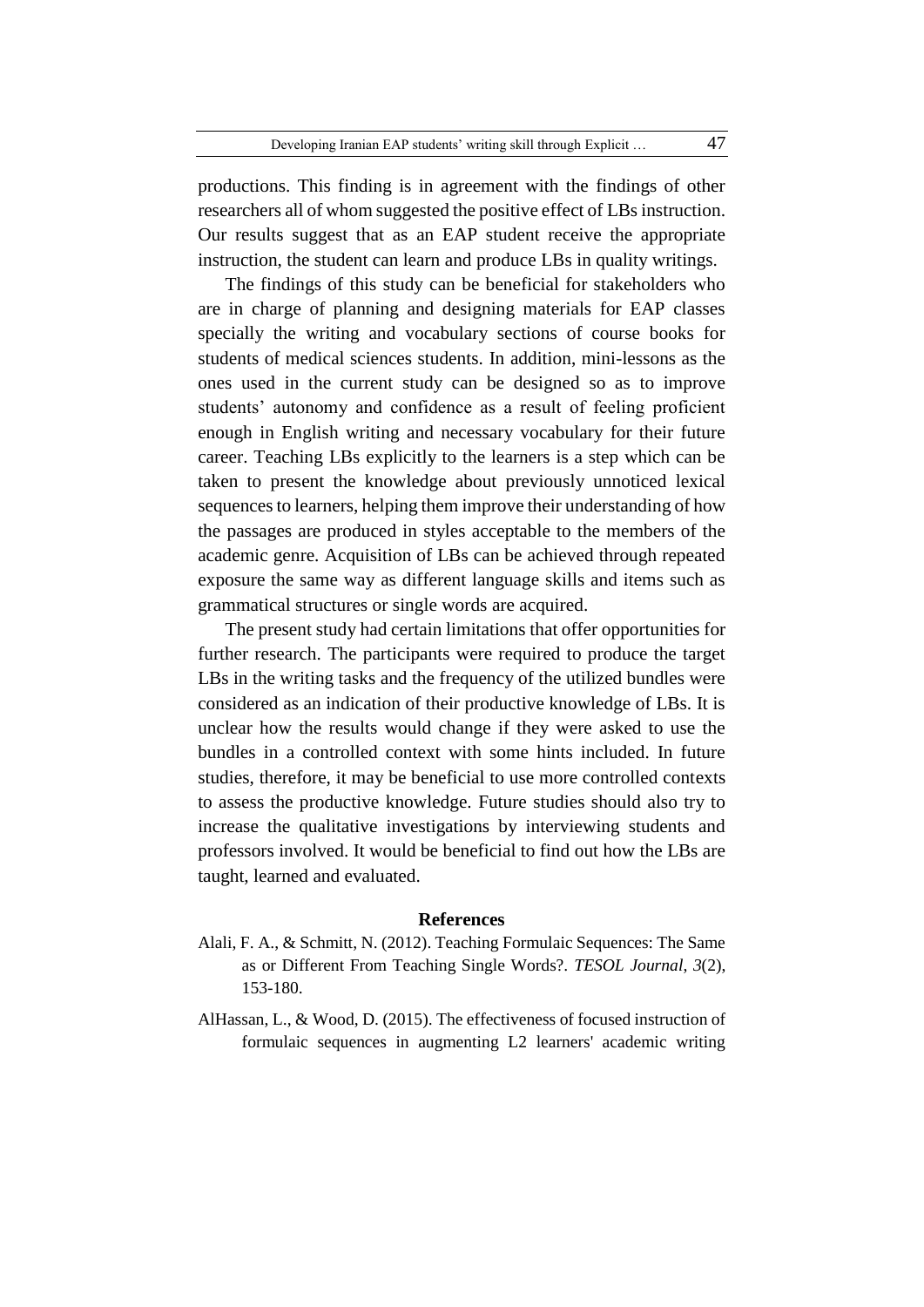skills: A quantitative research study. *Journal of English for Academic Purposes*, *17*, 51-62.

- Biber, D., & Barbieri, F. (2007). Lexical bundles in university spoken and written registers. *English for specific purposes*, *26*(3), 263-286.
- Biber, D., Johansson, S., Leech, G., Conrad, S., & Finegan, E. (1999). *The Longman grammar of spoken and written English.* London: Longman.
- Boers, F., & Lindstromberg, S. (2009). *Optimizing a lexical approach to instructed second language acquisition*. Germany: Springer.
- Boers, F., Eyckmans, J., Kappel, J., Stengers, H., & Demecheleer, M. (2006). Formulaic sequences and perceived oral proficiency: Putting a lexical approach to the test. *Language teaching research*, *10*(3), 245-261.
- Chen, Y. H., & Baker, P. (2010). Lexical bundles in L1 and L2 academic writing. *Language Learning & Technology*, *14*(2), 30-49.
- Čolović-Marković, J. (2012). *The Effects of Explicit Instruction of Formulaic Sequences on Second-language Writers*. (Doctoral dissertation). The University of Utah.
- Cortes, V. (2004). Lexical bundles in published and student disciplinary writing: Examples from history and biology. *English for specific purposes*, *23*(4), 397-423.
- Cortes, V. (2006). Teaching lexical bundles in the disciplines: an example from a writing intensive history class. *Linguistics and Education*, 17, 391–406.
- Dastjerdi, H. V., & Shirzad, M. (2010). The impact of explicit instruction of metadiscourse markers on EFL learners' writing performance. *The Journal of Teaching Language Skills, 2*(2), 155-174.
- Ellis, N. C., Simpson‐Vlach, R. I. T. A., & Maynard, C. (2008). Formulaic language in native and second language speakers: Psycholinguistics, corpus linguistics, and TESOL. *Tesol Quarterly*, *42*(3), 375-396.
- Ergin, I. (2013). *The effect of explicit teaching of formulaic language on Turkish English as a foreign language (EFL) learners' writing performance* (Unpublished master's thesis). Bilkent University, Ankara.
- Granger, S. (Ed.). (1998). *Learner English on Computer*. London: Longman.
- Handl, S. (2008). Essential collocations for learners of English: the role of collocational direction and weight. In F. Meunier, & S. Granger (Eds.),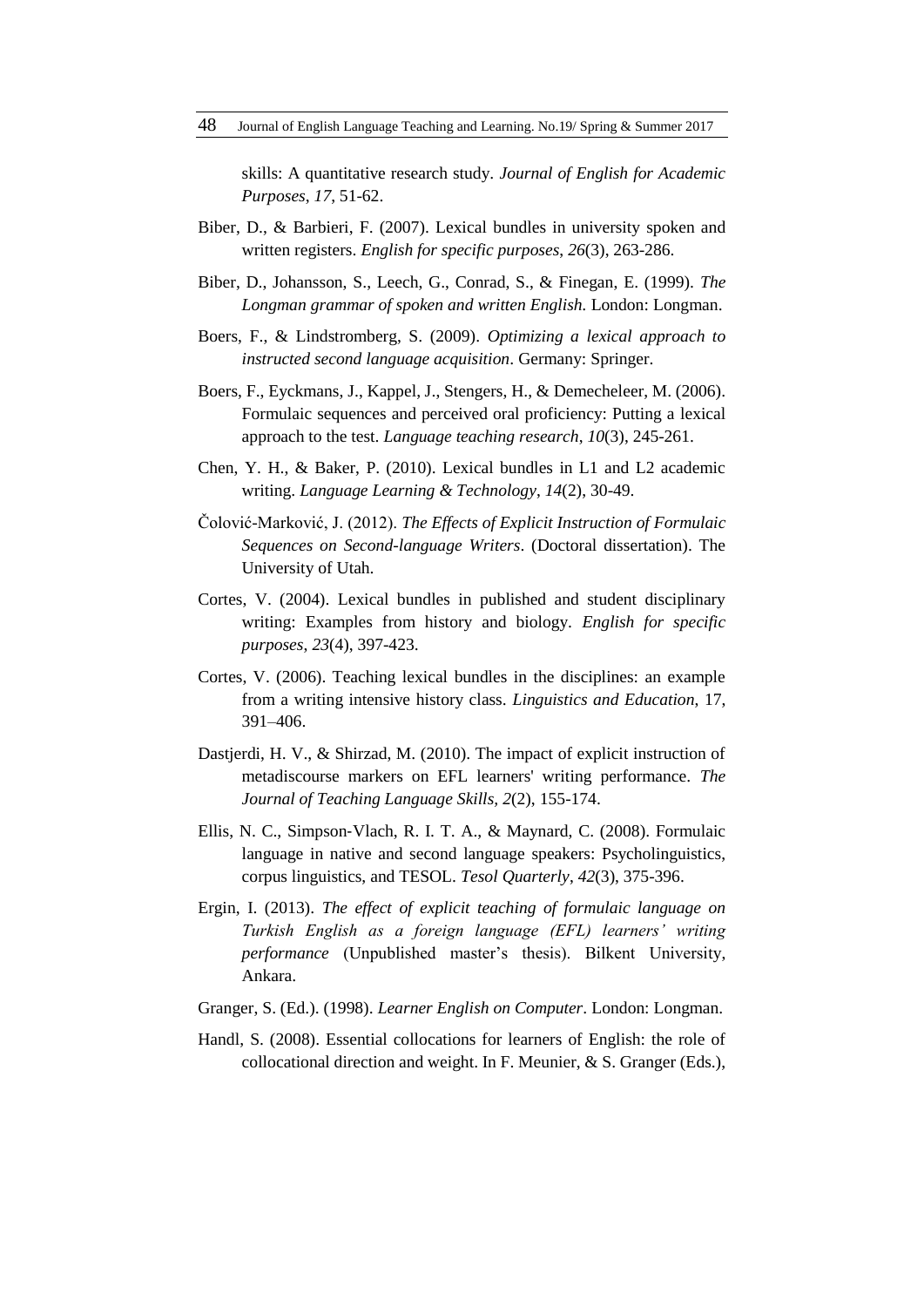Phraseology in foreign language learning and teaching (pp. 43e66). Amsterdam: John Benjamins.

- Haswell, R. (1991). *Gaining ground in college writing: Tales of development and interpretation.* Dallas: Southern Methodist University Press.
- Hyland, K. (2008a). Academic clusters: Text patterning in published and postgraduate writing. *International Journal of Applied Linguistics, 18*(1), 41–62.
- Hyland, K. (2008b). As can be seen: Lexical bundles and disciplinary variation. *English for Specific Purposes, 27*(1), 4–21.
- Jacobs, Harfield, Hughey, & Wormeth (1981). *Testing ESL composition: A practical approach*. Boston: Newbury House.
- Jones, M., & Haywood, S. (2004). Facilitating the acquisition of formulaic sequences. In N. Schmitt (Ed.), Formulaic sequences (pp. 269–300). Amsterdam: John Benjamins.
- Jordan, R. R. (1989). English for academic purposes (EAP). Language teaching, *22*(03), 150-164.
- Kazemi, M., Katiraei, S., & Rasekh, A. E. (2014). The Impact of Teaching Lexical Bundles on Improving Iranian EFL Students' Writing Skill. *Procedia-Social and Behavioral Sciences*, *98*, 864-869.
- Nation, P. (2001). Learn*ing vocabulary in another language*. Cambridge: Cambridge University Press.
- Nattinger, J. R., & DeCarrico, J. S. (1992). *Formulaic sequences and language teaching.* Oxford: Oxford University Press.
- Nesselhauf, N. (2005). *Collocations in a learner corpus* (Vol. 14). John Benjamins Publishing.
- Nguyen, H. (2014). *The acquisition of formulaic sequences in highintermediate ESL learners*. PhD Dissertation. University of Pennsylvania.
- O'Keeffe, A., McCarthy, M., & Carter, R. (2007). *From corpus to classroom: Language use and language teaching*. Cambridge: Cambridge University Press.
- Paquot, M. (2008). Exemplification in learner writing: A cross-linguistic perspective. In F. Meunier and S. Granger (Eds.), *Phraseology in foreign language learning and teaching* (pp. 110-120). Amsterdam, PA: John Benjamins Publishing Company.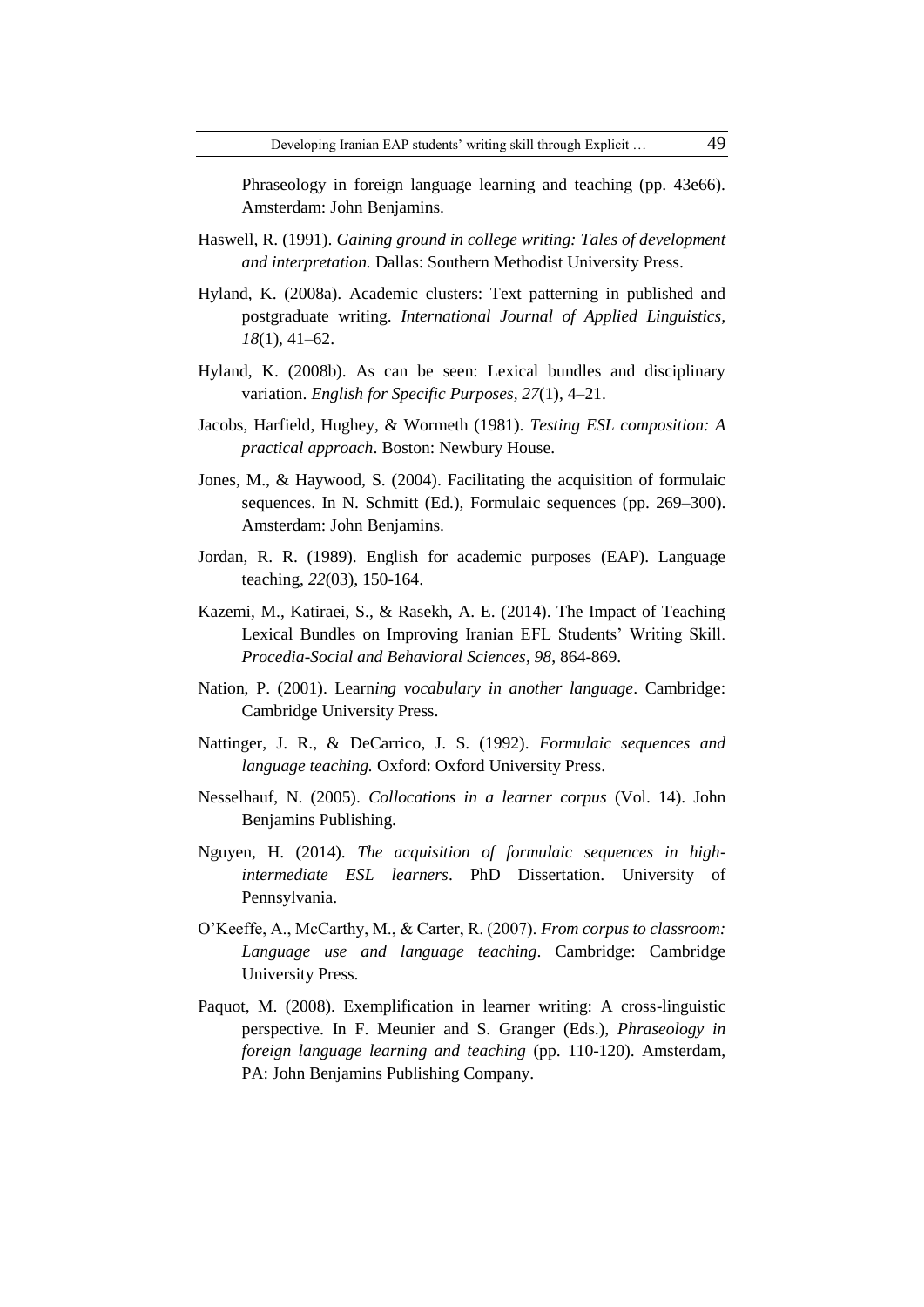- Peters, E. (2012). Learning German formulaic sequences: The effect of two attention-drawing techniques. *The Language Learning Journal*, *40*(1), 65-79.
- Ranjbar, N., Pazhakh, A., & Gorjian, B. (2012). The Effect of Lexical Bundles on Iranian EFL Learners Linguistic Production Fluency. *International Education Studies*, *5*(4), 243.
- Robinson, P. (2007). Task complexity, theory of mind, and intentional reasoning: Effects on L2 speech production, interaction, uptake and perceptions of task difficulty. *IRAL-International Review of Applied Linguistics in Language Teaching*, *45*(3), 193-213.
- Schmitt, N. (2010). *Researching vocabulary: A vocabulary research manual*. Great Britain: Palgrave MacMillan.
- Scott, M., & Tribble, C. (2006). *Textual patterns: Key words and corpus analysis in language education* (Vol. 22). John Benjamins Publishing.
- Spottl, C., & McCarthy, M. (2003). Formulaic utterances in the multi-lingual context. In J. Cenoz, U. Jessner, & B. Hufeisen (Eds.), *The multilingual lexicon* (pp. 133–151). Dordrecht: Kluwer.
- Stengers, H., Boers, F., Housen, A., & Eyckmans, J. (2010). Does 'chunking' foster chunk-uptake. *Fostering language teaching efficiency through cognitive linguistics*, 99-117.
- Thomson, H. E. (2016). Presenting Lexical Bundles for Explicit Noticing with Schematic Linguistic Representation. *TESL-EJ*, *20*(2).
- Wesche, M., & Paribakht, T. S. (1996). Assessing Second Language Vocabulary Knowledge: Depth versus Breadth. *Canadian Modern Language Review*, *53*(1), 13-40.
- Wood, D. (2009). Effects of focused instruction of formulaic sequences on fluent expression in second language narratives: A case study. *The Canadian Journal of Applied Linguistics*, *12*(1), 39.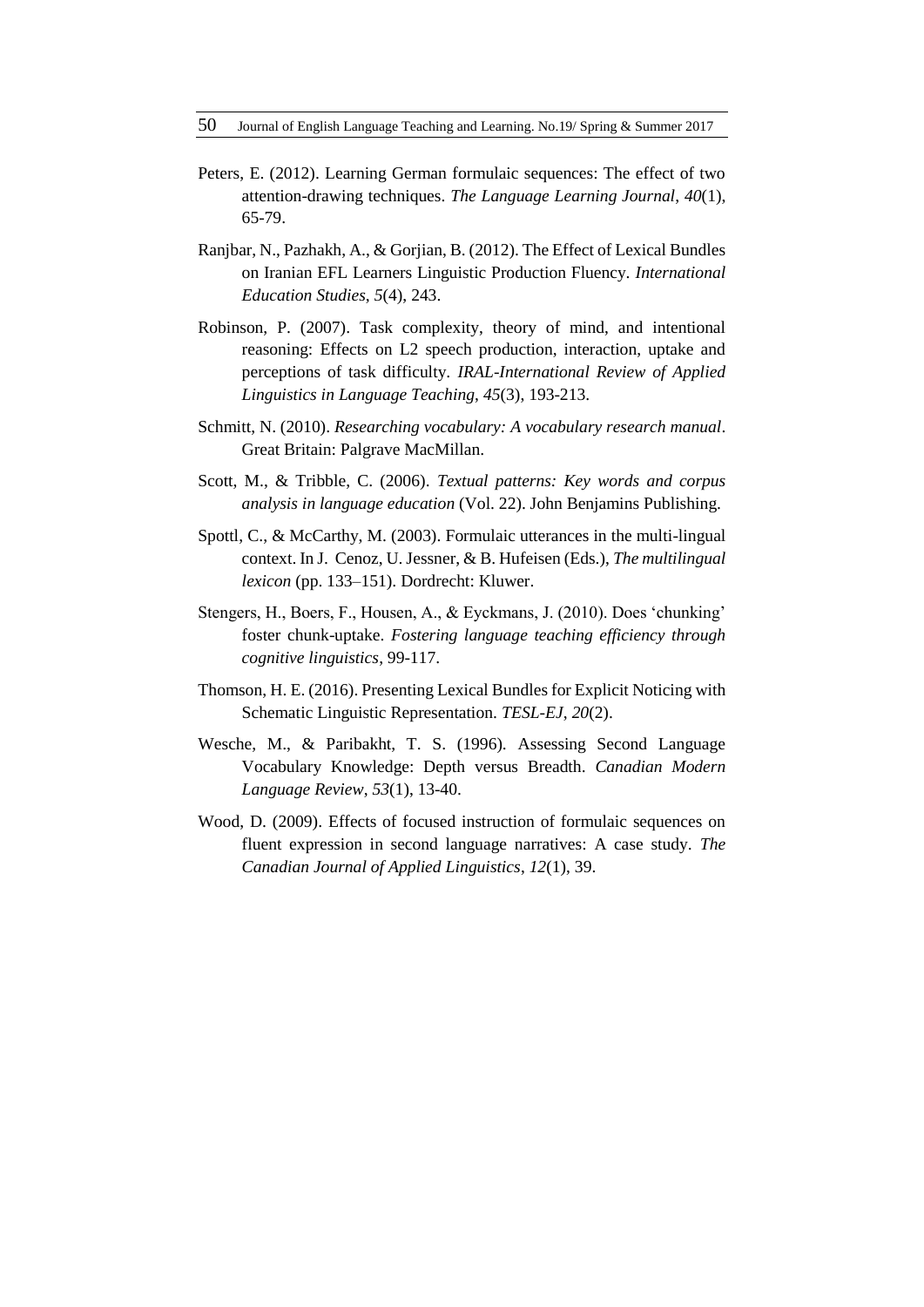## **APPENDIX: Writing Tasks**

**Task 1:** The charts below show the Medical research funding amount in millions of Dollars in Someland and also shows the death number for this area.

Write a report for a university lecturer describing the information in the graphs below.

» You should write at least 150 words.

» Allow yourself 30 minutes for this task.



experimental flu vaccine was trialed in a large country town on females only. The result of this survey is presented in the following illustration.

Summarize the information by selecting and reporting the main features, and make comparisons where relevant.

»You should write at least 150 words.

»You should spend about 30 minutes on this task. (Taken form: http://www.ieltsmentor.com)